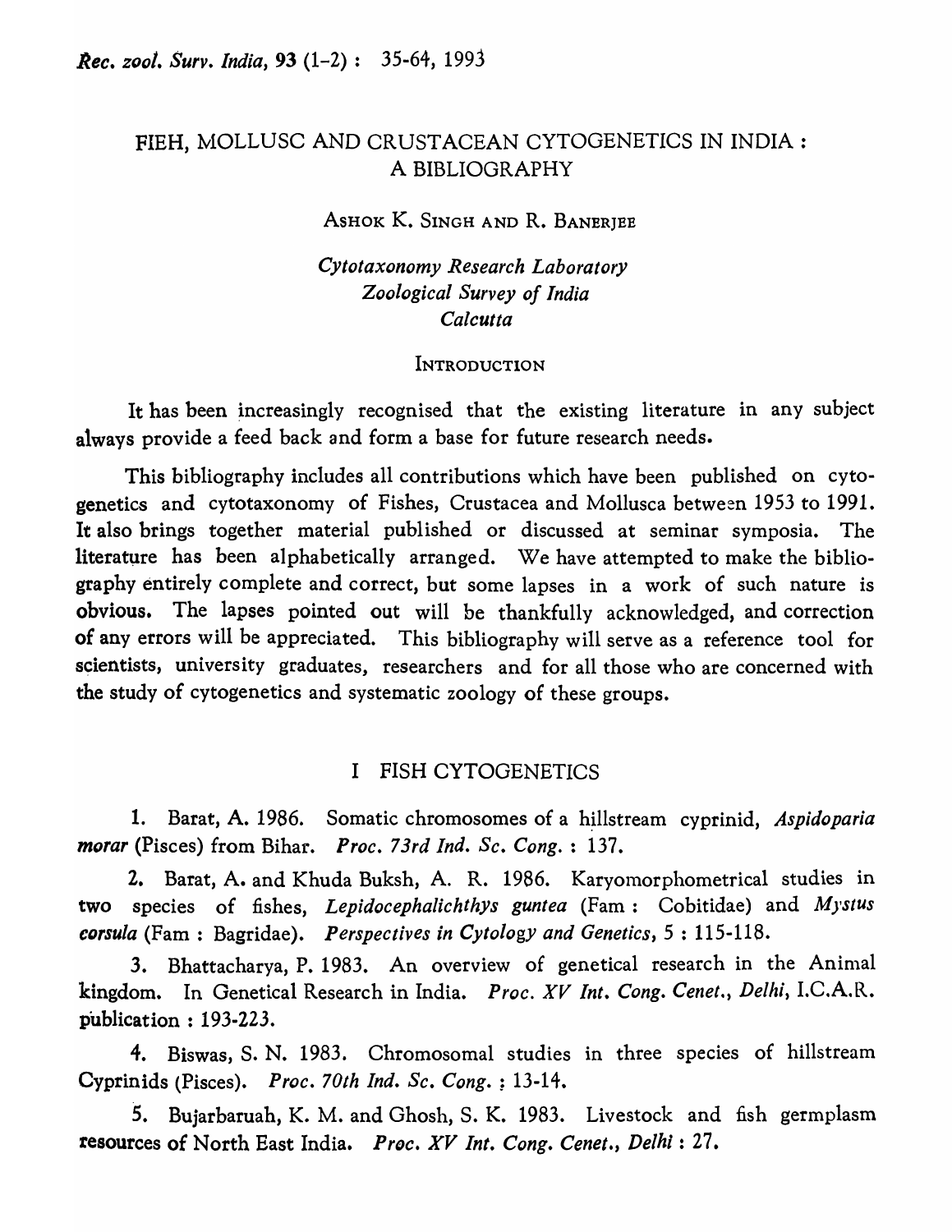6. Chakraborty, S. K. and Kagwade, P. V. 1986. Chromosome counts of *Nibea semiluctusa* and *Johnius belangerii* (Pisces: Sciaenidae). *Indian Journal of Fisheries,*  33 (1); 115-118.

7. Chakraborty, S. K. and Kagwade, P. V. 1989. Somatic chromosomes of two marine teleosts. Fish Genetics in India:  $63-68$ . (Eds.) Das, P. and Jhingran, A. G. Today & Tomorrow's Printers & Publishers, New Delhi.

8. Chanda, T. and Khuda Bukhsh, A. R. 1985. Somatic and germinal chromosomes of a hillstream Cyprinid *Bari/ius bendelisis* var. *ehedra* from Assam, *Proc. 72nd Ind. Se. Cong.* : 44.

9. Chanda, I. and Khuda Bukhsh, A. R. 1986. Somatic chromosomes in 3 species of hillstream fishes from Assam. *Proc. 73rd Ind. Sc. Cong.* : 145-146.

10. Chatterjee, K. 1978. Chromosomes of two species of Mugilidae (Pisces: Mugliformes). *Proc. 65th Ind. Sc. Cong.* : 240-241.

11. Chatterjee, K., et a1. 1981. Cytogenetics of neoplasia of *Xiphophorus. Cancer Genet.* & *Cytogenet.,* 3 : 195-209.

12. Chatterjee, K. and Majhi, A. 1973. A study of the somatic chromosomes of *Mugil parsia* Hamilton (Teleostei ; Mugiliformes). *Proc. 60th Ind. Sc. Cong.* : 421.

13. Chatterjee, K. and Majhi, A. 1973. Chromosomes of *Mugil parsia* Hamilton (Teleostei: Mugiliformes : Mugilidae). *Genen. Phaenen,* 16 (2) : 51-54.

14. Chatterjee, K. and Majhi, A. 1974. Chromosomes of two species of Indian fishes. *Proc.* 61 *st Ind. Se. Cong.* : 132-133.

15. Chatterjee, K. and Majhi, A. 1975. Inter-individual chromosomal polymorphism in the Indian carp, *Cirrhina reba. Proe. 62nd Ind. Se. Cong.* : 133-134.

16. Chaudhuri, A., Nandi, A. and MandaI, R. K. 1978. Changing pattern of RNA synthesis and its control during embryonic development of catfish *Heteropneutes Jossilis. Proc. Cell Biology Conference, Delhi: 59.* 

17. Chaudhuri, H. L. 1959. Experiments on hybridization of Indian carps. *Proc. 46th Ind. Se. Cong.* : 20-21.

18. Chaudhuri, H. L. 1971. Fish hybridization in Asia with special reference to India. : Seminar/Study tour in USSR on genetic selection and hybridization of cultivated fishes, 19 April- 29 May, 1968. FAO/TA 2926 : 151-159.

19. Choudhuri, R. C., Prasad, R. and Dass, C. C. 1978. Chromosomes of three species of genus *Therapon* : A case of intraindividual chromosomal polymorphism. *Proe. All India Cell Biology Conference, Delhi:* 100.

20. Choudhury, R. C., Prasad, R. and Dass, C. C. 1979. Chromosomes of six species of marine fishes. *Caryologia,* 32 (1) : 15-21.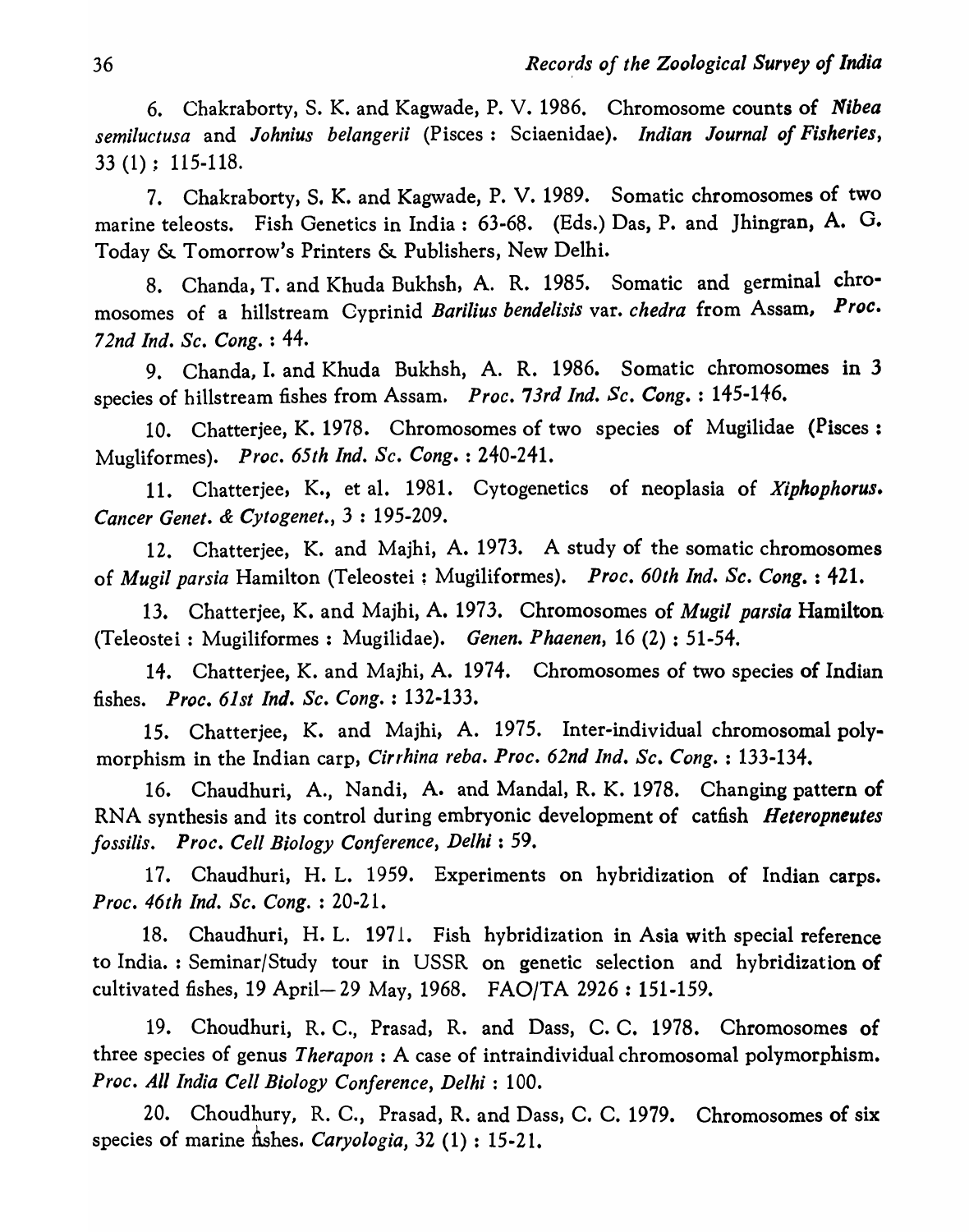21. Choudhury, R. C., Prasad, R. and Das, C. C. 1982. Karyological studies in five Tetraondontiform fishes from Indian ocean. *Copeia,* 3 : 728-732.

22. Das, B. and Srivastava, M. D. L. 1973. The meiotic chromosomes of certain Indian teleosts. *Proc, Nat. Acad. Sci. India* 43 B : 17-25.

23. Das, B. and Srivastava, M. D. L. 1973. Chromosomes of certain Indian teleosts. *Proc. Nat. Acad. Sci. India* 43 B : 29-40.

24. Das, C. C. 1983. Chromosomes in marine fishes. *Proe. 70th Ind. Se. Cong.* 2 : 1-18.

25. Das, N. K., Das, C. C. and Prasad, R. 1978. Chromosomes of seven species of marine fishes. *Proc. 65th Ind. Sc. Cong.* : 241.

26. Das, R. K. and Kar, R. N. 1977. Somatic chromosome analysis of a siluroid fish *Rita chrysea* Day. *Cytologia*, 30 (3): 247-253.

27. Das, S. M. and Safaya, P. 1969. Studies on the spermatogonial chromosomes of *Gambusia affinis* Holbrookii (Baird and Girad) and oogonial chromosome of *Botia birdi* (Choudhry). *Proc. 56th Ind. Sc. Cong.* : 453.

28. Dasgupta, S. 1962. Induction of triploidy by hydrostatic pressure. J. *Exp.*   $Zool., 151 : 105-116.$ 

29. Dhar, N. J. and Chatterjee, K. 1984. Chromosomal evolution in Indian murrels. *Caryologia,* 37 (4) : 359-371.

30. Ghosal, S. K. et al. 1986. Autoradiographic studies on the spermatogenesis of *Tilapia mossambica. Proc. Seventh All India Congr. Zoology: 31.* 

31. Haobam, M. S. 1983. The study of chromosomes in fishes belonging to some non-carp and non-cat fish groups. Ph. D. Thesis, Kurukshetra University, Kurukshetra.

32. Kaur, D. and Srivastava, M. D. L. 1965. The structure and behaviour of chromosomes in five fresh water teleosts. *Caryologia,* 18 (2) : 181-191.

33. Khuda Bukhsh, A. R. 1975. Somatic chromosomes of an exotic fish, *Puntius japonicus.* J. *Cytol.* & *Genet.,* 2 : 118-120.

34. Khuda Bukhsh, A. R. 1977. Somatic chromosomes in bhetki, *Lates calcerifer*  (percidae ; pisces). *Proc. 64th Ind. Sc. Cong.* : 162·163.

35. Khuda Bukhsh, A. R. 1978. Somatic chromosomes of an esturine fish *Trypauchen vagina* (Fam: Gobiidae) from Sagar Island, W. B., India. Curr. Sci., 47 (4) : 137-138.

36. Khuda Bukhsh, A. R. 1978. On the somatic chromosomes of four species of Indian cyprinid fishes. J. *Zool. Res.,* 2 : 71-73.

37. Khuda Bukhsh, A. R. 1978. Chromosomes of two species of fishes,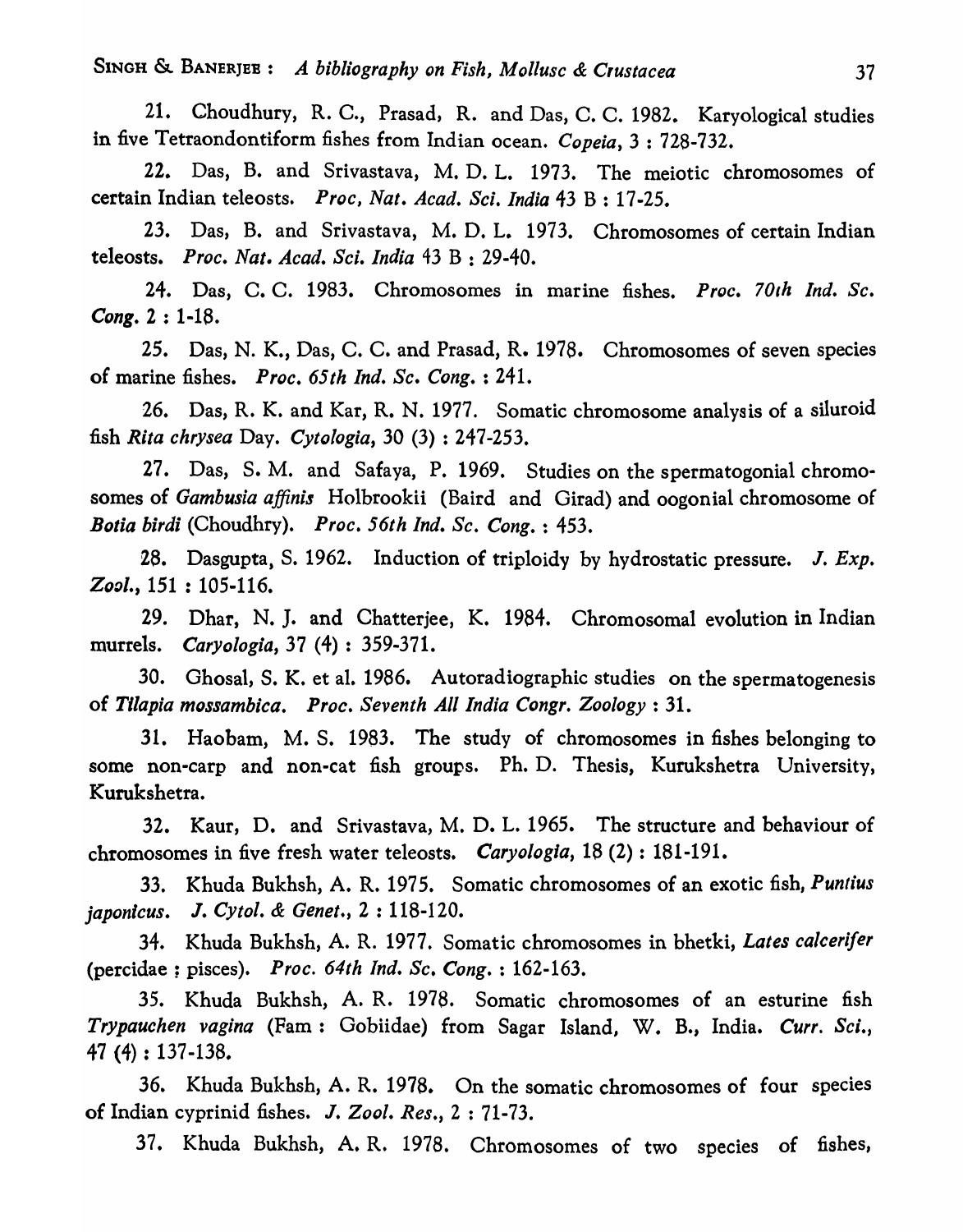*Trypauchen vagina* (Fam : Gobiidae) and *Aplocheilus panchax* (Fam : Cyprinodontidae). *Proc. 65th Ind. Sc. Cong.* : 242.

38. Khuda Bukhsh, A. R. 1979. Chromosomes in three species of fishes, *Aplochelius panchax* (Cyprinodontidae), *Lates calcerifer* (percidae) and *Gadusia chapra*  (Clupeidac). *CarY%gia,* 32 : 161-169.

39. Khuda Bukhsh, A. R. 1979. Karyology of two hillstream fishes, *Barilius bendelisis* and *Rashbora daniconius* (Cyprinidae). *Curr. Sci.,* 48 : 793-794.

40. Khuda Bukhsh, A. R. 1979. Chromosomes in two species of hillstream fishes, *Rasbora daniconius* and *Tor putitora* (Fam: Cyprinidae). *Proc. 66th Ind. Sc. Cong.* : 33.

41. Khuda Bukhsh, A. R. 1980. A high number of chromosomes in the hillstream cyprinid, Tor putitora (pisces). *Experientia*, 36:173-174.

42. Khuda Bukhsh, A. R. 1981. Chromosomes of the hillstream cyprinid, Tor *tor (Pisces). Proc. 68th Ind, Sc. Cong.* : 47.

43. Khuda Bukhsh, A. R. 1981. Karyotypic studies in two species of hillstream fishes, *Labeo diplostomus* and *Garra gotyla gotyla* (Pisces ; Cyprinidae). (Proc~ Fourth All India Congr. Cytol. & Genet., ; 14.). *Perspectives in Cytology and Genetics,* 4: 421-424.

44. Khuda Bukhsh, A. R. 1982. Karyomorphology of two species of *Tor*  (Pisces: Cyprinidae) with a high number of chromosomes. *Experientia,* 38 : 82-83.

45. Khuda Bukhsh, A. R. and Barat, A. 1984. Somatic and germinal chromosomes of a gobiid, *Boleophthalmus dentatus. Life Science Advances,* 3 (2 &. 3): 146-148.

46. Khuda Bukhsh, A. R. and Barat, A. 1987. Chromosomes in fifteen species of Indian teleosts. *Caryologia,* 40 (1 & 2) : 131-144.

47. Khuda Bukhsh, A. R. and Chanda, T. 1989. Somatic chromosomes of three species of hillstream fishes of Assam. Fish Genetics in India: 69-73. (Eds.) Das, P. and Jhingran, A. G. Today & Tomorrow's Printers and Publishers, New Delhi.

48. Khuda Bukhsh, A. R., Chanda, T. and Barat, A. 1986. Karyomorphology and evolution in some Indian hillstream fishes with particular reference to polyploidy in some species. *Proc. Second international Conference on Indo-Pacific Fishes,* Ichthyological Society of Japan, Tokyo: 886-898.

49. Khuda Bukhsh, A. R., Chattopadhyay, G. K. and Das, S. K. 1981. Karyomorphology of two species of freshwater fishes, *Chanda* (Ambasis) *nama* (Fam : Centropomidae) and *Trichogaster lalius* (Fam : Osphronemidae). *Perspectives in Cytology and Genetics,* 3 : 141-144.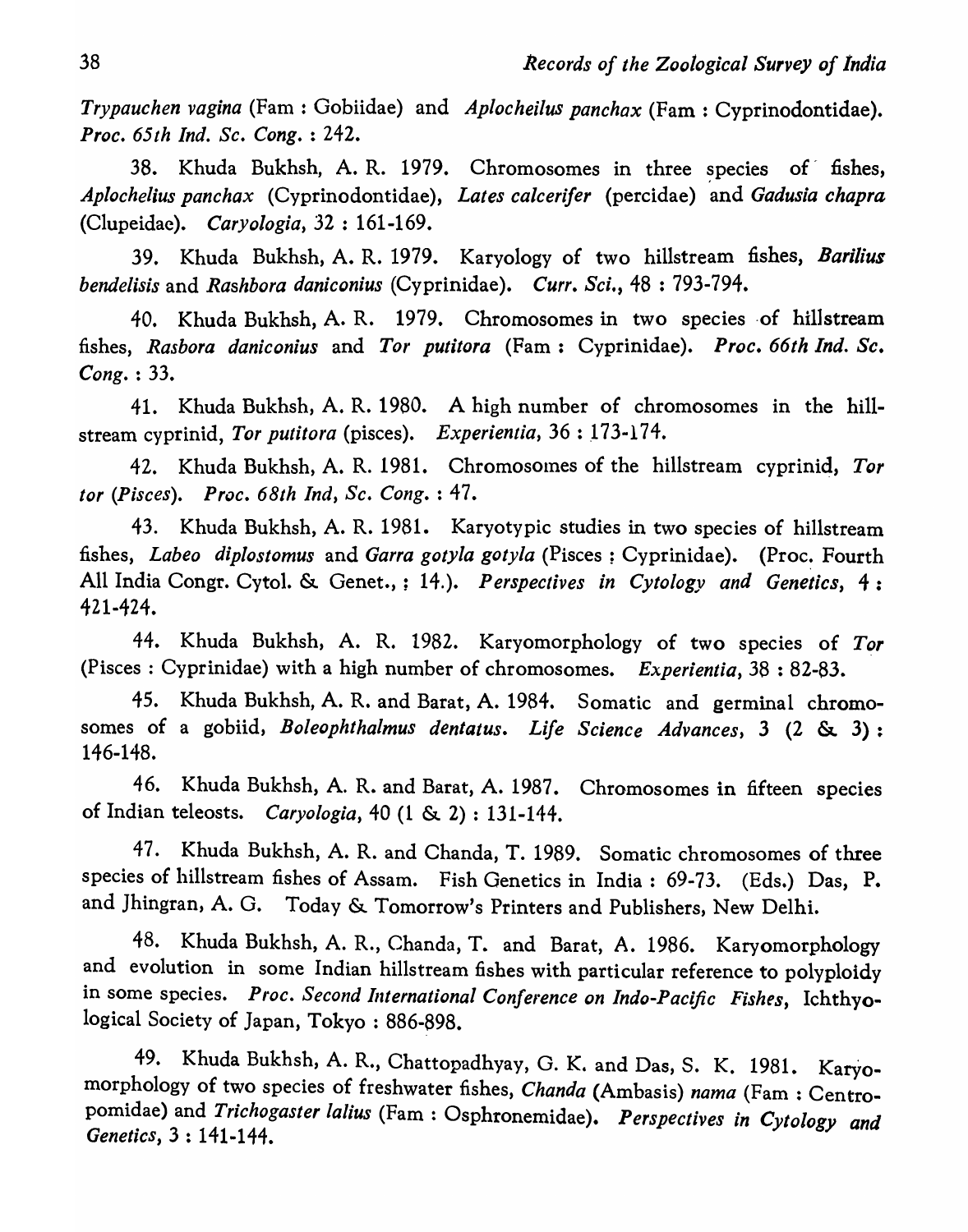50. Khuda Bukhsh, A. R., Gupta, S. K. and Goswami, S. 1980. Karyotypic &tudies in *Garra lamta* and *Mystus avassius* (Pisces). *Proc. Indian Acad. Sci.,* (Anim. Sci.), 89 : 557-562.

51. Khuda Bukhsh, A. R. and Manna, G. K. 1973. Somatic and germinal chromosomes of two Indian major carps, *Catla catla* and *Labeo bata. Proc. 60th Ind. Sc. Cong.* : 422-423.

52. Khuda Bukhsh, A. R. and Manna, G. K. 1974. Somatic chromosomes in seven species of teleostean fishes. *Chromosome Inf. Serv.,* 17 : 5-6.

53. Khuda Bukhsh, A. R. and Manna, G. K. 1974. Karyomorphologyof seven species of freshwater fishes. *Proc. 61st Ind. Sc. Cong.* : 137-138.

54. Khuda Bukhsh, A. R. and Manna, G. K. 1975. Somatic chromosomes of three species of fresh water fishes. *Proc. 62nd Ind. Sc. Cong.* : 132.

55. Khuda Bukhsh, A. R. and Manna, G. K. 1976. The chromosome analysis of two species of Indian mullets (Pisces). *Indian Bioi.,* 8 : 23-26.

56. Khuda Bukhsh, A. R. and Manna, G. K. 1976. Chromosome analysis of two Indian hybrid carps. *Proc. 63rd. Ind. SCI Cong.* : 151.

57. Khuda Bukhsh, A. R. and Manna, G. K. 1977. Somatic and germinal chromosomes of the aquarium fish, *Molliensia latipinna. Geobios,* 4 : 49-51.

58. Khuda Bukhsh, A. R. and Nayak, K. 1981. Karyotypic studies in two species of *Baril/us* (Cyprinidae: pisces). *Chromosome Inf. Serv.,* 30 : 15-16.

59. Khuda Bukhsh, A. R. and Nayak, K. 1982. Karyomorphological studies in two species of hillstream fishes from Kashmir, India: Occurrence of a high number of chromosomes. *Chromosome Inf. Serv.,* 33 : 12-14.

60. Khuda Bukhsh, A. R. and Tiwary, S. 1991. Localization of Nucleolus organiser regions (NORs) in the metaphase chromosomes of the Indian climbing perch, *Anabas testudineus* (pisces). *Proc. zool. Soc., Calcutta,* 44 (2) : 101-105.

61. Krishnaja, A. P. and Rege, M. S. 1979. Genetic studies on two species of the Indian carp *Labeo* and their fertile F<sub>1</sub> and F<sub>2</sub> hybrids. *Indian J. Exp. Biol.*, 17: 253-257.

62. Larka, W. S. and Rishi, K. K. 1991. Chromosomes of Indian fishes: An annotated list. *Indian Journal of Animal Sciences,* 61 (3) : 342-349.

63. Manna, G. K. 1969. Some aspects of chromosome cytology. Presidential address, section of Zoology and Entomology. *Proc. 56th Ind. Sc. Cong.* : 185-214.

64. Manna, G. K. 1974. Role of chromosomes during development. In Advance notes on symposia and discussions, I. Recent trends in developmental biology (Section of Zoology and Entomology), Proc. 61st Session of the Indian Science Congress, Nagpur  $: 4$ ,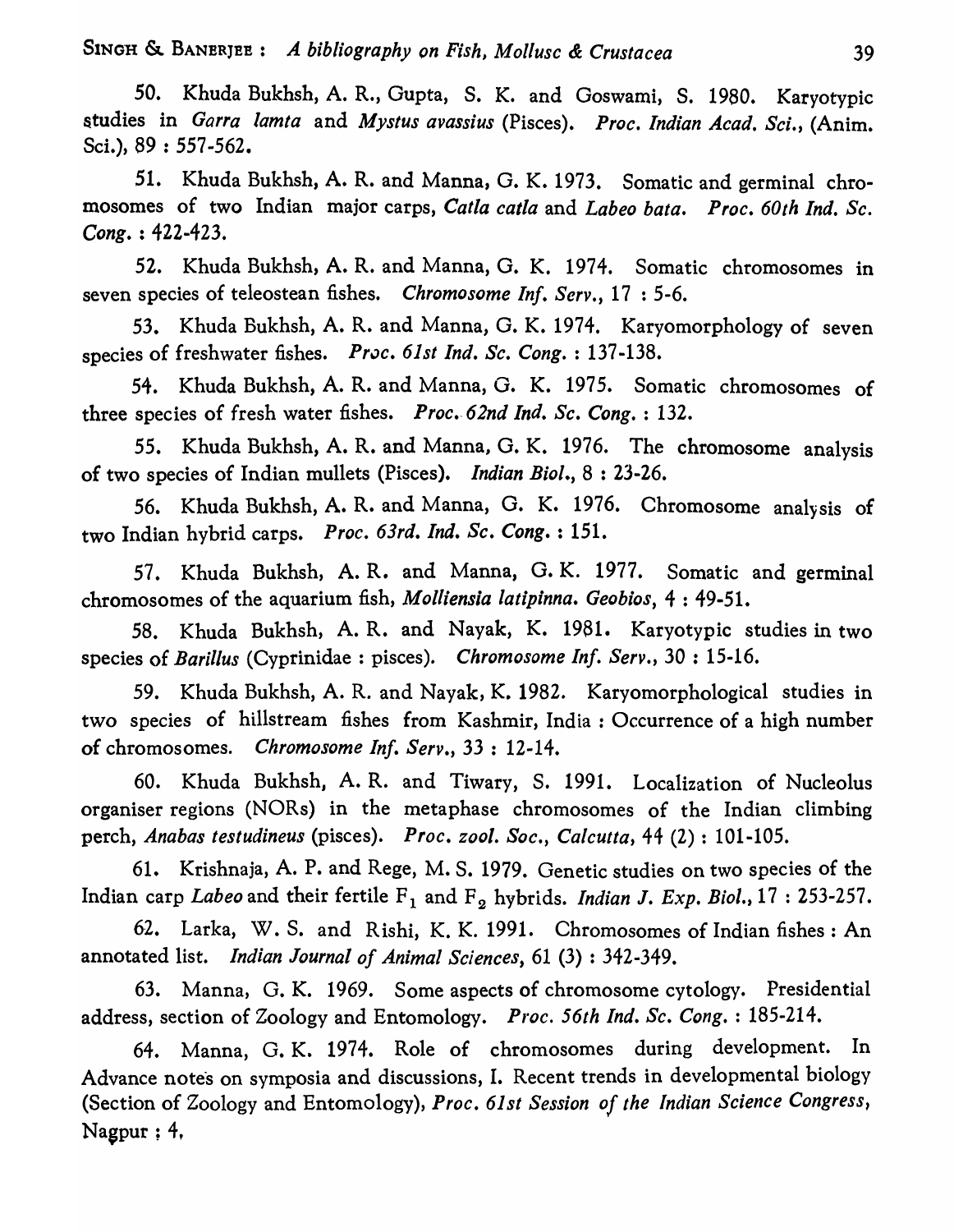65. Manna, G. K. 1983. Cytogenetic studies on Fishes and Amphibia. In Genetical Research in India. XV Int. Gong. Genet., Delhi, I. C. A. R. Publication: 244-273.

66. Manna, G. K. 1984. Progress in fish cytogenetics. *Nucleus* 27 (3) : 203-231.

67. Manna, G. K. 1986. Tilapia fish as a model for testing genotoxic agents. *Perspectives in Cytology and Genetics,* 5: 395-406.

68. Mynna, G. K. 1989. Fish cytogenetics related to taxonomy, evolution and aquatic genotoxicity. In Fish genetics in India, : 21-46. (Eds.) P. Das and A. G. Jhingran. Today and Tomorrow's Printers and Publishers, New Delhi.

69. Manna, G. K. and Khuda Bukhsh, A. R. 1974. Somatic chromosomes of two hybrid carps. *Chromosome Inf. Serv.,* 16 : 26-28.

70. Manna, G. K. and Khuda Bukhsh, A. R. 1976. Karyomorphology in eleven species of Cyprinid fishes and cytological evaluation of the family. *Proc. Chromosomes in Evolution, Calcutta* : 13.

71. Manna, G. K. and Khuda Bukhsh, A. R. 1977. A check-list of chromosomes in Cyprinid fishes. J. *zool. Res.,* 1 (2) : 34-43.

72. Manna, G. K. and Khuda Bukhsh, A. R. 1977. Karyomorphology of Cyprinid fishes and cytological evaluation of the family. *Nucleus,* 20 (1-2) : 119-127.

73. Manna, G. K. and Khuda Bukhsh, A. R. 1978. Karyomorphological studies in three species of teleostean fishes. *Cytologia*, 43:69-73.

74. Manna, G. K. and Prasad, R. 1968. A study of somatic chromosomes of a common Indian live-fish, *Channa punctatus* by a kidney technique. *Proc. 55th Ind. Sc. Cong.* : 468.

75. Manna, G. K. and Prasad, R. 1971. A new perspective in the mechanism of evolution of chromosomes in fishes. (Proc. First All India Congr. Cytol. & Genet: 82). J. Cytol. & Genet. Congr. Suppl.: 237-240.

76. Manna, G. K. and Prasad, R. 1973. Chromosomes in three species of fish (Channa). *Nucleus*, 16 : 150-157.

77. Manna, G. K. and Prasad, R. 1973. Somatic and germinal chromosomes of the tropical perch, *Anabas testudineus* (Bloch), *Indian* J. *Zool.,* 2 : 1-11.

78. Manna, G. K. and Prasad, R. 1973. Somatic and germinal chromosomes in two species of fishes belonging to the genus *Puntius.* J. *Cytol. Genet.,* 8 : 145.

79. Manna, G. K. and Prasad, R. 1974. Cytological evidence of two forms of *M)'stus vitlatus* (Bloch) as two species. *Nucleus,* 17 : 4-8.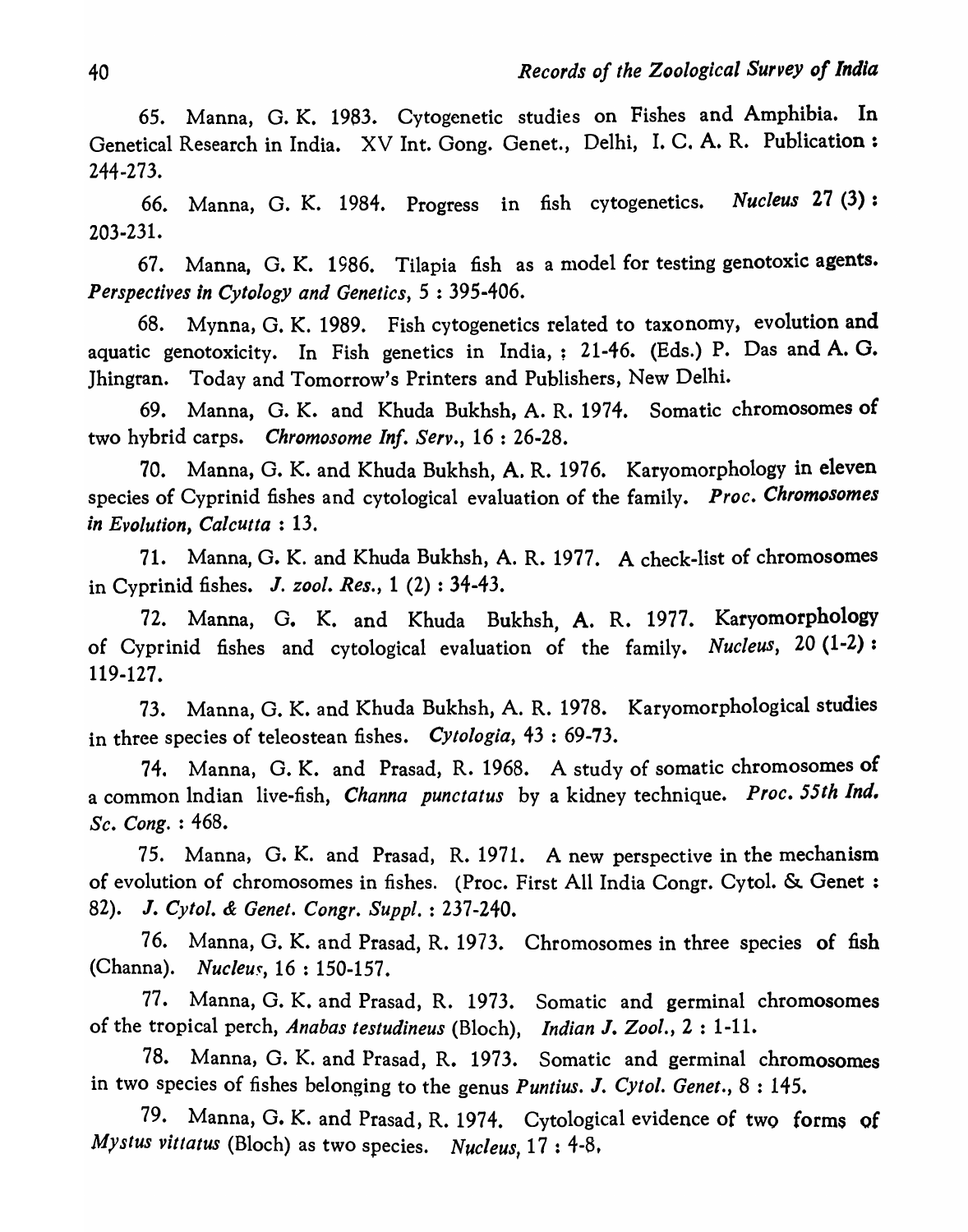80. Manna, G. K. and Prasad, R. 1974. Chromosome analysis in three species of fishes belonging to family Gobiidae. *Cytologia,* 39 : 609-618.

81. Manna, G. K. and Prasad, R. 1977. Chromosome analysis in five species of fresh water fishes. *Nucleus,* 20 : 264-271.

82. Mazumder, K. C. 1975. Molecular cytology of Indian major carp. *Proc. Second All India Congr. eytol.* & *Genet.* : 70-71.

83. Midya, T. et a1. 1978. Autoradiographic study of the chronology of meiosis and spermiogenesis in *Heteropneustes fossilis. Proc. 65th Ind. Sc. Cong.* : 247.

84. Mishra, A. and Bhatnagar, V. S. 1986. Comparative karyomorphological study of four Indian cat-fishes, M *ystus aor,* M. *menoda, Gagata cenia* and *Clupisoma garua. Proc. Symposium on Conservation and Management oj fish Genetic Resources oj India:* Abst. 28.

85. Mohanty, L. and Prasad, R. 1980. Bromodeoxyuridine induced sister chromatid exchanges in a live fish, *Channa Punctatus. Proc. 69th Ind. Se. Cong.* : 13.

86. Mohanty, L. and Prasad, R. 1982. Sister chromatid exchanges in a live fish *Channa Punctatus. Nucleus,* 25 (3) : 161-164.

87. Nanda, A. 1973. The chromosomes of *Lepidocephalichthys quntea* and *Nemacheilus botia* (Family-Cyprinidae, Sub-family, Cobitidna). *Proe. 60th Ind. Se. Cong.* : 422.

88. Natarajan, R. and Subrahmanyam, K. 1968. A preliminary study on the chromosomes of *Tilapia mossambiea* (Peters). *Curr. Sci.,* 37 : 262-263.

89. Nayak, K., Barat, A. and Khuda Bukhsh, A. R. 1987. Somatic karyotypes with C-banding of three species of fish. *Proe. Sixth All India Congr. Cytol.* & *Genet. :*  115.

90. Nayak, K. and Khuda Bukhsh, A. R. 1982. Karyotype analysis of two ,species of hillstream cyprinids, *Botia birdi* and *Schizothorax niger,* from Kashmir. *Proe. '69th Ind. Se. Cong.* : 8.

91. Nayyar, R. P. 1962. Karyotype studies in two Cyprinids. Cytologia, 27: 229-231.

92. Nayyar, R. P. 1964. Karyotype studies in seven species of Cyprinidae. *Genetica,* 35 : 95-104.

93. Nayyar, R. P. 1965. Karyotype studies in the genus *Notopterus* (Lac.). The occurrence and fate of univalent chromosomes in spermatocytes of *N. chitala. Genetica*, 36 : 398-405.

94. Nayyar, R. P. 1966. Karyotype studies in thirteen species of fishes. *Genetica,* 37 : 78·92.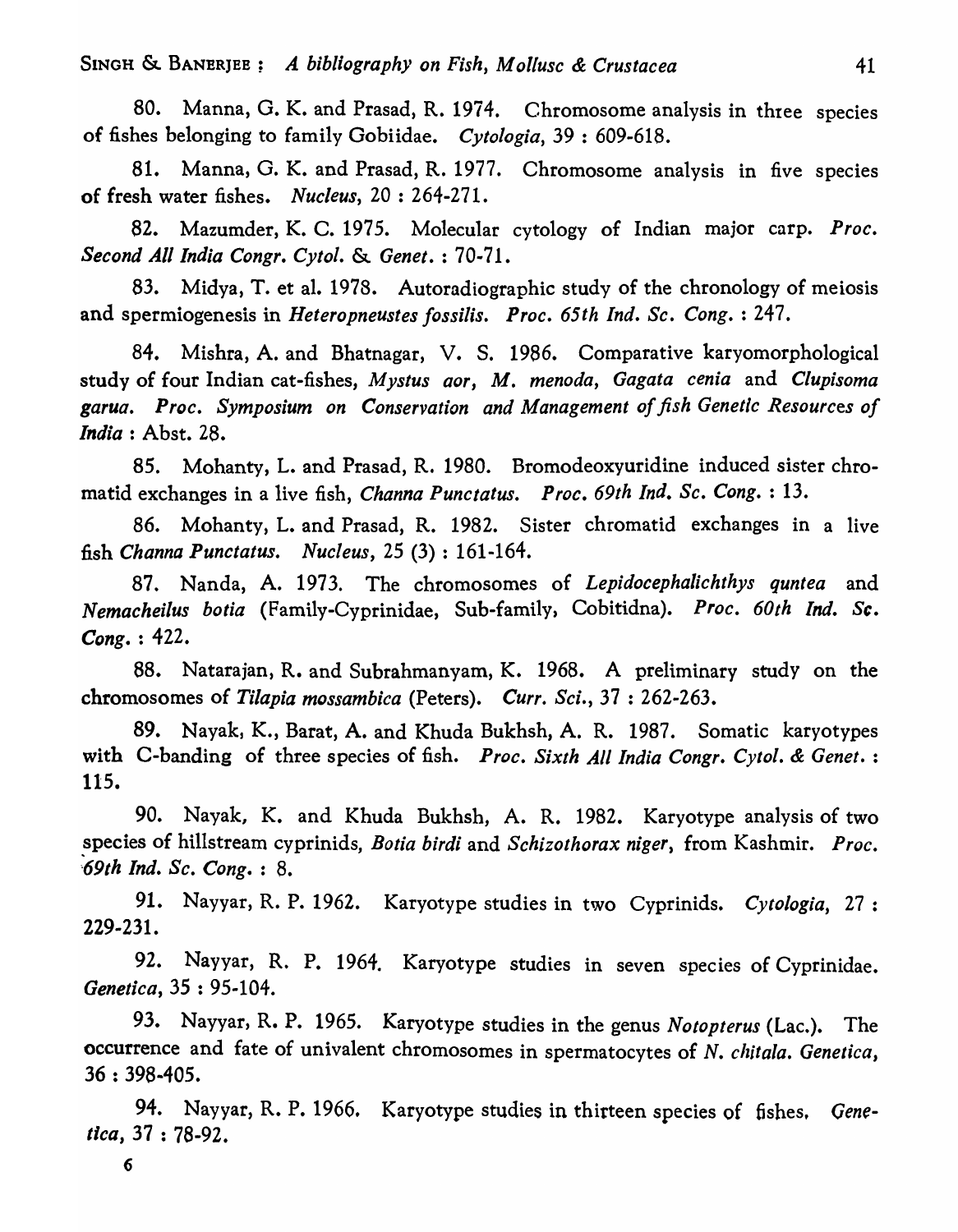95. Pal, J. J., Pal, B. C. and Banerjee, R. 1978. Epithelial carcinoma in *Anabas testudineus.* J. *Fish., Bioi.,* 13 : 963.

96. Pandian, T. J. and Muthukrishnan, J. 1988. Workshop on research methods for chromosome manipulation in fish. Sponsored by Department of Biotechnology Govt. of India, New Delhi: 1-81.

97. Pandian, T. J. and Varadaraj, K. 1987. Techniques to regulate sex ratio and breeding in *Tilapia. Curr. Sci.*, 56: 337-343.

98. Pandian, T. J. and Varadaraj, K. 1988. Techniques for producing all male and all triploid *Oreochromis mossambicus.* Workshop on Research Method for chromosome Manipulation in fish, Sponsored by Dept. of Biotechnology, Govt. of India, *New* Delhi: 68-76.

99. Pandian, T. J and Varadaraj, K. 1988. Sterile female triploidy in *Oreochromis mossambicus.* Workshop on Research Method for chromosome Manipulation in fish, sponsored by Dept. of Biotechnology Govt. of India, New Delhi: 77-81.

100. Patro, R. and Prasad, R. 1979. Chromosomes of six marine percoids from Indian Sea. *Indian Bioi.,* 11 : 9-12.

101. Patro, R. and Prasad, R. 1981. Chromosomal studies in five Indian flat fishes. *Copeia,* No.2: 498-503.

102. Prasad, R. 1971. On the controversy of somatic and germinal chromosomes in the live fish *Clarius b&trachus.* J. *Cytol.* & *Genet. Congr. Suppl.* : 208-212.

103. Prasad, R. and Manna, O. K. 1969. A study of somatic and germinal chromosomes of an Indian live-fish, *Clarias batrachus. Proc. 56th Ind. Sc. Cong.*: 452-453.

104. Prasad, R. and Manna, G. K. 1970. A study of somatic chromosomes of both sexes of a major carp, *Cirrhina mrigala. Proc. 57th Ind. Sc. Cong.* : 362.

105. Prasad, R. and Manna, G. K. 1971. A study of somatic and germinal chromosomes of some fifteen species of fresh water fishes. *Proc. 58th Ind. Se. Cong. :*  633.

106. Prasad, R. and Manna, G. K. 1973. Cytological evidence in favour of recognising two forms of *Mystus vittatus* as two species. *Proc. 60th Ind. Sc. Cong.* : 422.

107. Prasad, R. and Manna, G. K. 1974. Somatic and germinal chromosomes of a live-fish, *Heteropneustes fossilis* (Bloch). *Caryologia,* 27 (2) ; 217-223.

108. Prasad, R. and Manna, G. K. 1976. Chromosomes of fishes *Tilapia" mossambica* and *Notopterus notopterus. Chromosome Inf. Serv.,* 21 : 11-13.

109. Rahman, A. and Khuda Bukhsh, A. R. 1987. Karyomorphological studies in two species of estuarine fish. *Proc. Sixth All India Congr. Cytol.* & *Genet.* : 114.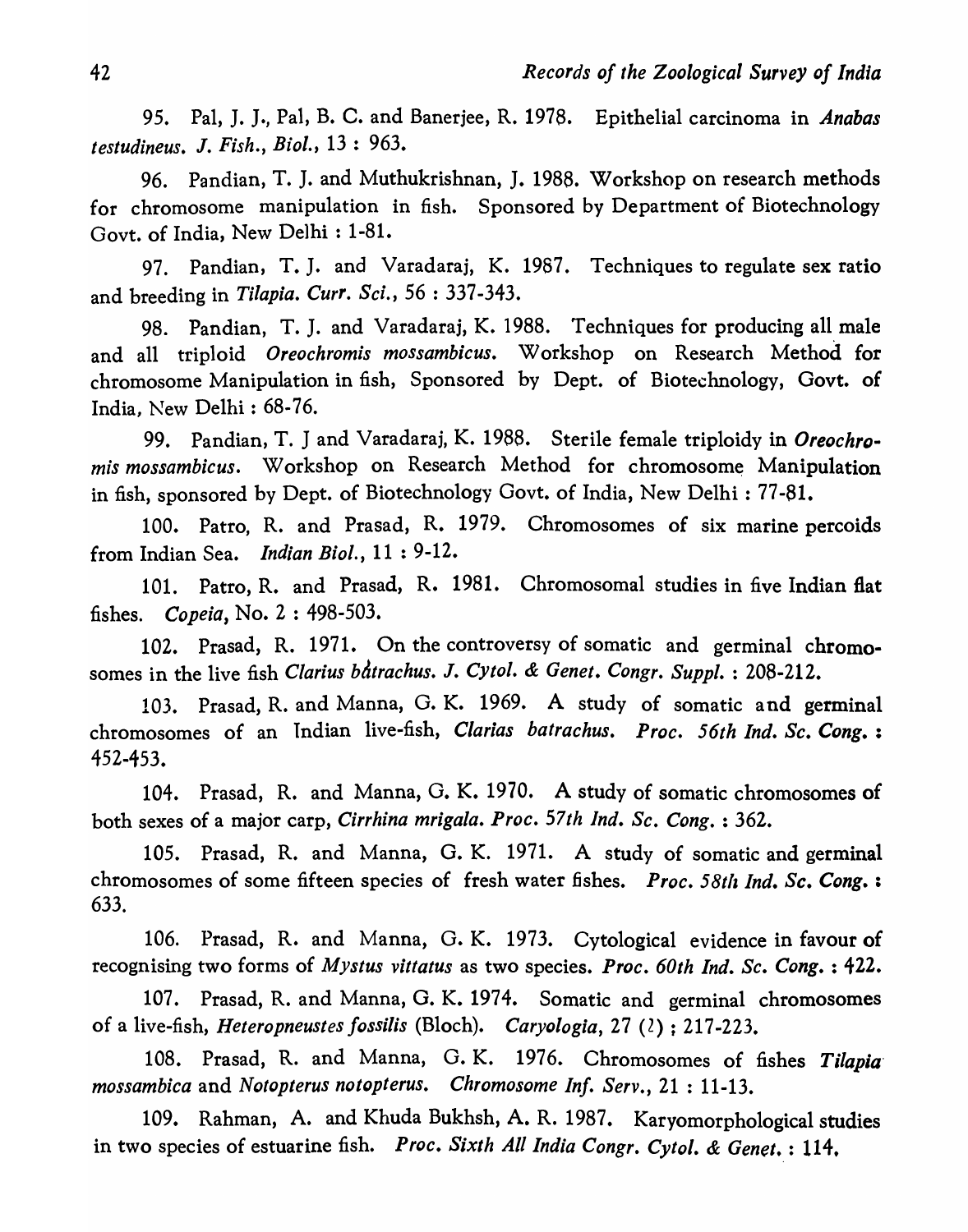SINGH &. BANERJEE: *A bihliography on Fish, Mollusc* & *Crustacea* 43

110. Rishi, K. K. 1971. Karyotypic studies on four species of fishes. (Proc. First All India Congr. Cytol. & Genet.). J. Cytol. & Genet., Congr. Suppl; 213-217.

111. Rishi, K. K. 1973. Somatic karyotypes of three teleosts. *Cenen Phaenen,*  16 (3) : 101-107.

112. Rishi, K. K. 1973. A preliminary report on the karyotypes of 18 marine fishes. *Res. Bull.* (N. *S.), Panjab Univ.,* 24 : 161-162.

113. Rishi, K. K. 1975. Somatic and meiotic chromosomes in *Trichogaster fasciatus* (Bl. & Sch.) (Teleostei, Perciformes, Osphronemidae). *Genen Phaenen,* 18 : 49-53.

114. Rishi, K. K. 1976. Karyotype studies of four species of fishes. *Nucleus,*  19 : 95-98.

115. Rishi, K. K. 1976. Mitotic and meiotic chromosomes of a teleost, *Callichromus bimaculatus* (Bloch) with indications of male heterogeneity. *Cieneia Culture,*  28 (10) : 1171-1173.

116. Rishi, K. K. 1978. Chromosomal homogeneity in two Indian cat fishes. *Geobios,* 6 : 121-123.

117. Rishi, K.K. 1979. Somatic G-banded chromosomes of *Colisa fasciatus* (Perciformes, Belontidae) and confirmation of female heterogamety. *Copeia,* 1 : 146-149.

118. Rishi, K. K. 1981. Cytological data on *Carassius auratus* (Cyprinidae). *Proc. Fourth All India Congr. Cytol.* & *Genet.* : 14.

119. Rishi, K. K. 1981. Chromosomal studies in four cyprinid fishes. *Int.* J. *Acad. lchthyol.,* 2 : 1-4.

120. Rishi, K. K. 1983. Identification of sex-elements in two fishes by banding method. *Proc.* XV *International Congress of Genetics.* : 161.

121. Rishi, K. K. 1987. Fish cytogenetics: Retrospect and Prospect. *Proc. Sixth All India Congr. Cytol.* & *Genet.* : 189.

122. Rishi, K. K. and Bala, S. 1977. A preliminary report on the karyotypes of 18 marine fishes. *Res. Bull. (N. S.) Panjab Univ.,* 24: 3-4.

123. Rishi, K. K. and Gaur, P. 1976. Cytological female heterogamety in jet black molly *Molliensia sphenops. Curr. Sci.,* 45 : 669-670.

124. Rishi, K. K. and Gill, P. P. 1990. C-heterochromatin and NOR-localization in the chromosomes of *Colisa fasciatus* (BI. and Schn.) (Belontidae, Perciformes). *Ptoc. Seventh All India Congr. Cytol.* & *Genet.* : 13.

125. Rishi, K. K. and Girdhar, A, K. 1990. Chromosomal analysis, C-heterochromatin and NOR-localization in the cat fish, *Clarius batrachus* (L.) (Fam: Claridae). *Proc. Seventh All India Congr. Cytol.* & *Genet.* : 13.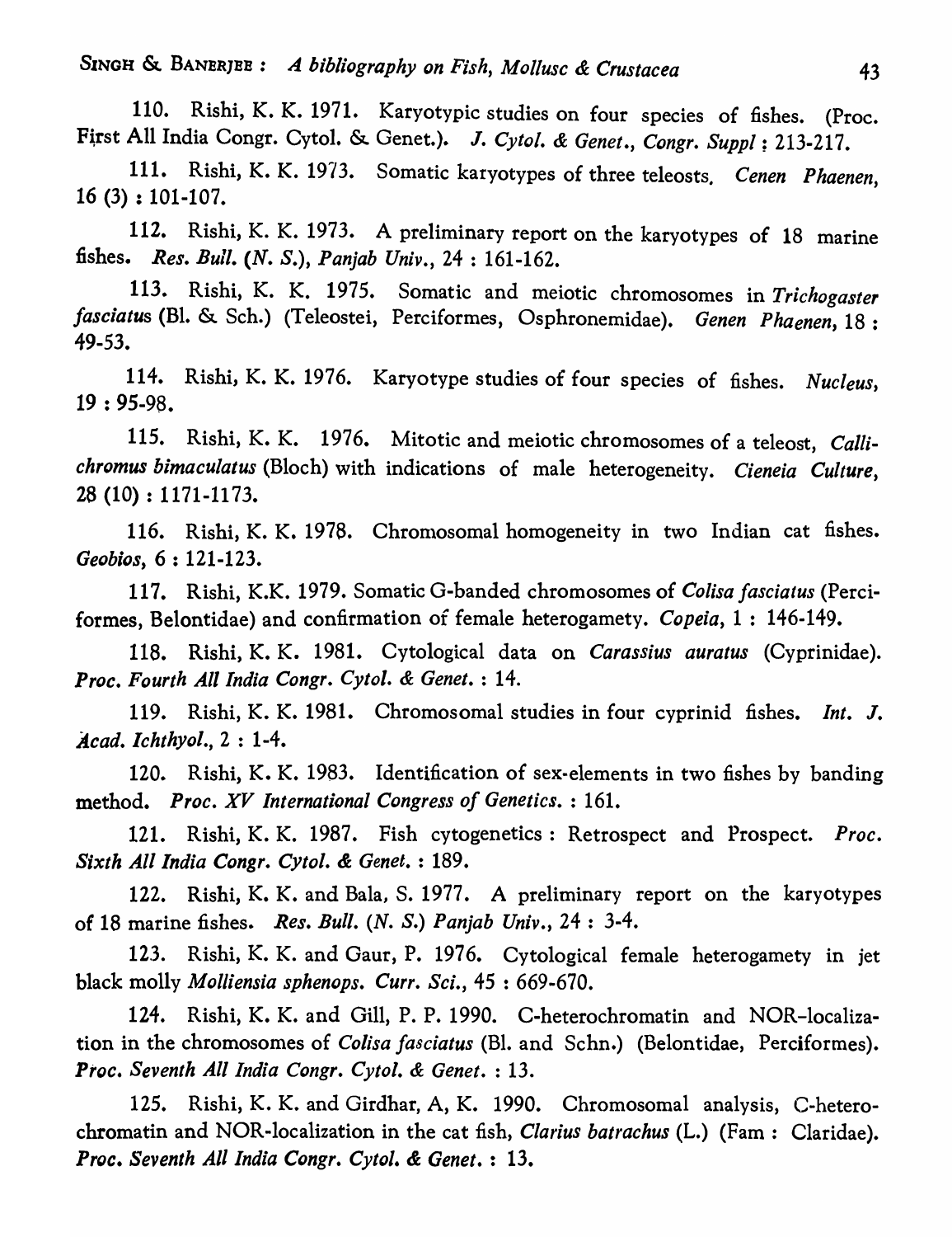126. Rishi, K. K. and Haobam, M. S. 1981. Karyologieal analysis of two marine fishes. *Proc. Fourth All India Congr. Cytol.* & *Genet.* : 13.

127. Rishi, K. K. and Haobam, M. S. 1984. Karyological analysis of two marine fishes. *Perspectives in Cytology and Genetics,* 4 : 425-428.

128. Rishi, K. K. and Haobam, M. S. 1984. Karyotypic study on two fresh water mud-eels. *Perspectives in Cytology and Genetics,* 4 : 429-432.

129. Rishi, K. K. and Haobam, M. S. 1984. Karyotypes of three forms of fishes having high chromosome number. *Int.* J. *Acad. Ichthyol.,* 5 : 139-144.

130. Rishi, K. K. and Haobam, M. S. 1984. Somatic chromosomes in a marine fish, *Megalops cyprinoides. Chromosome Inf. Serv.,* 36 : 22-24.

131. Rishi, K. K., Haobam, M. S. and Singh, J. 1981. A new karyotype in a teleost. *Curr. Sci.,* 50 : 244-245.

132. Rishi, K. K., Mandhan, R. P. and Lakra, W. S. 1989. Ag-NOR location in the karyotype of *Anabas testudineus* (Bloch). *Chromosome Inf. Serv.,* 

133. Rishi, K. K. and Rishi, P. 1987. G and C-band karyotypic analysis of *Puntius sophore* Ham. (Cyprinidae). *Proc. Sixth All India Congr. Cytol.* & *Genet., :*  114-115.

134. Rishi, K. K. and Rishi, S. 1981. Giemsa banding in fish chromosomes. *Perspectives in Cytology and Genetics,* 3 : 103-106.

135. Rishi, K. K. and Rishi, S. 1987. Differential staining of the chromosomes of *Chela bacai/a* Ham. (Cyprinidae). *Proc. Sixth All India Congr. Cytol.* & *Genet.,:*  85-86.

136. Rishi, K. K., Sharma, M. P. and Mankotia, R. 1977. Somatic chromosomes of three Indian teleosts. *Matsya,* 3 : 6-9.

137. Rishi, K. K. and Singh, J. 1982. Karyological studies on five estuarine fishes. *Nucleus,* 25 (3) : 178-180.

138. Rishi, K. K. and Singh, J. 1983. Karyological studies on two Indian estuarine cat fishes, *Plotosus canius* Ham. and *Pseudeutropius antherinoides* (Bloch). *Caryo!ogia,* 36 (2) : 139-144.

139. Rishi, K. K. and Singh, J. 1983. Chromosomes of *Notopterus notopterus. Chromosome Inf. Serv.,* 34 : 9-10.

140. Rishi, K. K. and Singh, J. 1983. Chromosomal analysis of the Indian silurid *Wallago attu. Chromosome Inf. Serv.,* 34 : 10-11.

141. Rishi, K. K., Singh, J. and Haobam, M. S. 1983. Karyological study on a marine cat fish, Arius dussumieri. Chromosome Inf. Serv., 34: 7-9.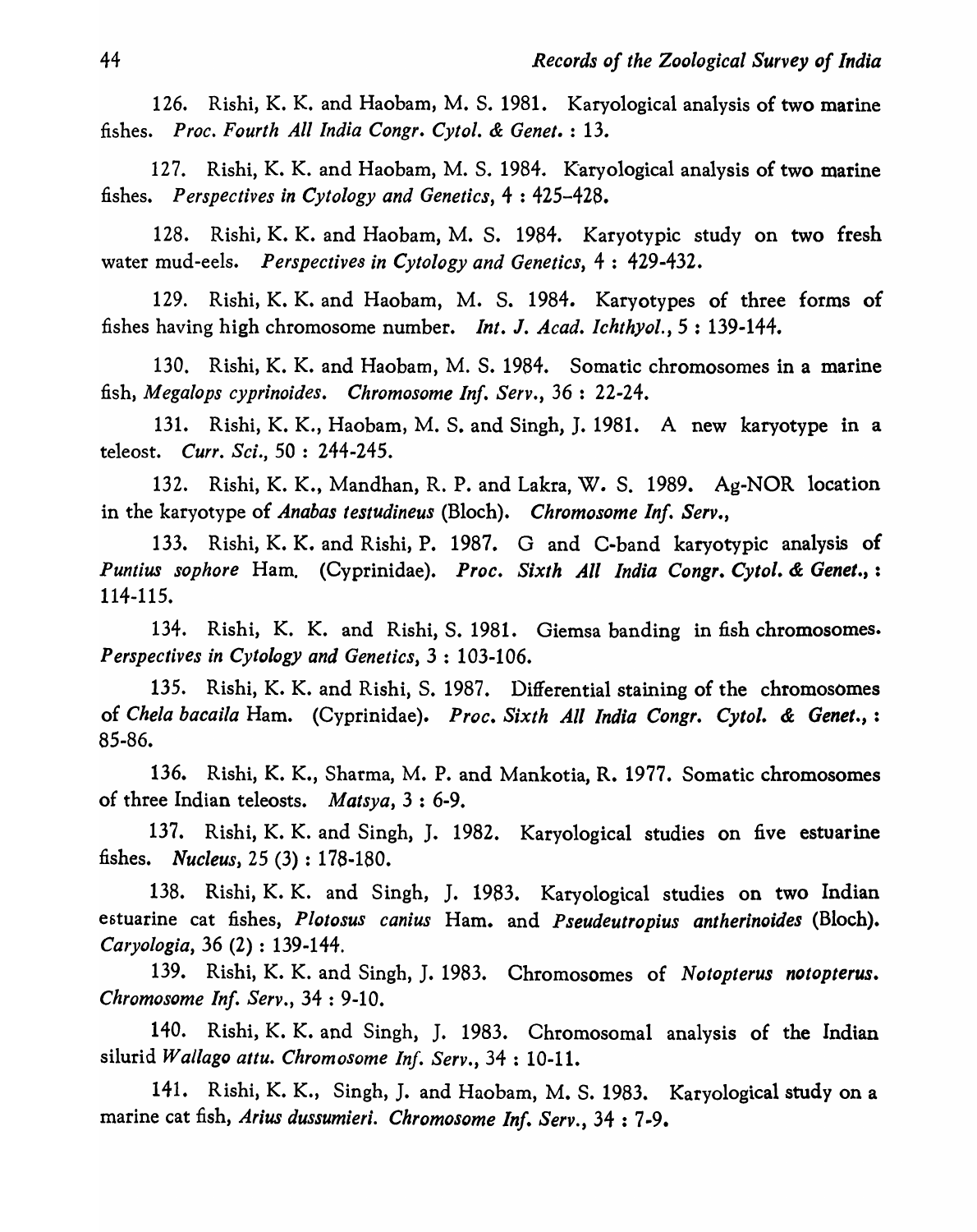142. Rishi, K. K., Singh, J. and Kaul, M. M. 1983. Chromosomal analysis of *Schizothoraichthys progastus. Chromosome In}: Serv.,* 34 ; 12-13.

143. Rishi, S. and Thind, A. D. K. 1990. C-heterochromatin and NOR-localization on the chromosomes of *Puntius sophore* (Cyprinidae). *Proc. Seventh All India Congr. Cytol.* & *Genet.,* : 14.

144. Roy, S., Mukherjee, D. P. and Singh, R. 1986. Species and sex differences in the morphology of erythrocyte nucleus of fishes. *Proc. 73rd Ind. Sc. Cong.* : 37.

145. Saksena, H. K. 1962. A study of the 'chromosomes of *Notopterus notopterus* (Pallas), Notopteridae. *Proc. 49th Ind. Sc. Cong.* : 351.

146. Sengupta, A. et al. 1984. Autoradiographic study of spermatogenesis in *Ciprinus carpio. Proc. Sixth All India Congr. Zoology: 110.* 

147. Shahoo, S. K. and Chatterjee, K. 1979. Karyotypic studies of two species of Channidae (Pisces: Channiformes). *Proc. 66th Ind. Sc. Cong.*: 37-38.

148. Shahoo, S. K. and Nasar, S. A. K. 1980. A study of the karyotypic analysis of the hillstream fish *Garra lissorhynchus* (Mc Cleeland). *Proc. 67th Ind. Sc. Cong.* : 102.

149. Sharma, G. P., Parshad, R. and Nayyar, R. P. 1960. Chromosome number and meiosis in three species of fishes. *Res. Bull. Panjab Univ.,* 11 : 99-103.

150. Sharma, G. P., Parshad, R. and Rishi, K. K. 1965. Chromosome studies on Pisces. *Proc. Combd.* 51st and 52 Ind. Sc. Cong. : 438-439.

151. Sharma, O. P. and Agarwal, A. 1978. Karyotype study of hillstream fish *Lepidocephalichthys guntea* (Cobitidae) from Jammu and Kashmir. *Cell and Chromosome Newsletter,* 1 (2) : 31.

152. Sharma, O. P. and Agarwal, A. 1981. The somatic and meiotic chromosomes of *Puntius eonchonius* (Cyprinidae). *Genetica,* 56 : 235-237.

153. Sharma, O. P. and Agarwal, A. 1981. Chromosome studies on two species of *Channa. Perspectives in Cytology and Genetics,* 3 : 57-61.

154. Sharma, O. P. and Tripathi, N. 1981. Somatic and meiotic chromosome analysis of *Wallago attu* a Silurid fish from Jammu. *Proc. Fourth All India Congr. Cytol.* & *Genet.* : 15.

155. Sharma, O. P. and Tripathi, N. 1981. Studies on the somatic and meiotic chromosomes of a fresh water teleost *Xenentodon cancila* (Belonidae: Pisces). *Chromosome Inf. Serv.,* 30 ; 11-13.

156. Sharma, O. P. and Tripathi, N. 1981. Chromosome number and karyotype of the cat fish, *Gagala vividescens* (Siluridae) from Jammu. *Chromosome Inf. Serv.,*  30 : 13-15.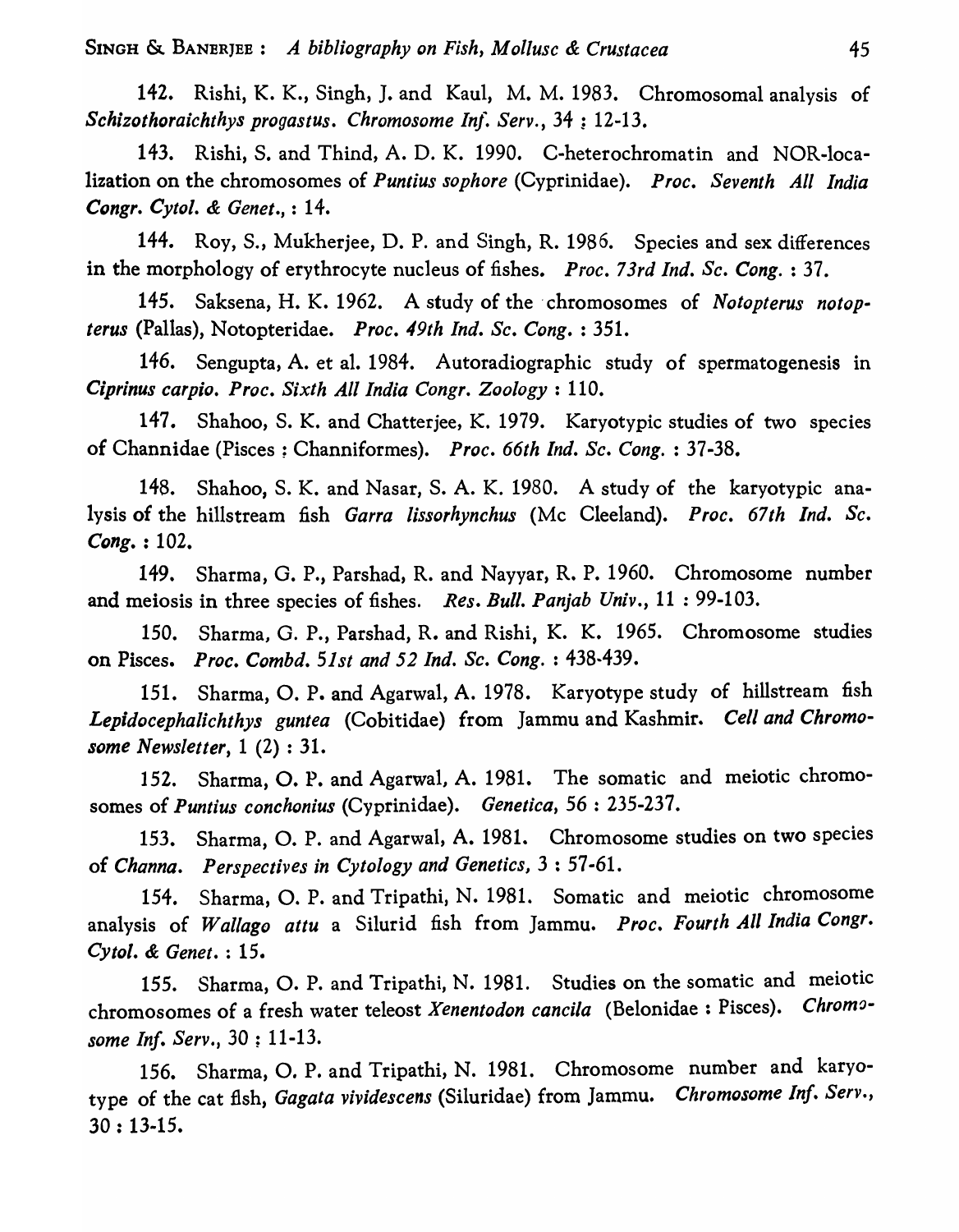157. Sharma, O. P. and Tripathi, N. 1981. Somatic and meiotic chromosomes of a fresh water teleost, *Barilius bendelisis* (Pisces: Cyprinidae). *Chromosome Inf. Serv.,*  20-21.

158. Sharma, O. P. and Tripathi, N. 1982. Somatic and germ cell chromosomes of *Gambusia affinis* Holbrooki. *Chromosome Inf. Serv.,* 32 : 24-25.

159. Sharma, o. P. and Tripathi, N. K. 1982. On the chromosomes of two fresh water loaches (Cobitidae : Pisces). *Proc. 69th Ind. Sc. Cong.* : 14.

160. Sharma, O. P. and Tripathi, N. K. 1984. Somatic chromosome analysis of *Wallago attu,* a siluriod fish from Jamnlu (J & K), India. *Perspectives in Cytology and Genetics,* 4 : 437-439.

161. Sharma, O. P. and Tripathi, N. K. 1988. Female heterogamety in two Teleostean fishes. *Cytologia,* 53 : 81-86.

162. Sharma, O. P., Tripathi, S. and Tripathi, N. K. 1987. On the karyotype of three species of fishes from Jammu. *Proe. Sixth All India Congr. Cytol.* & *Genet.,* : 115.

163. Singh, J. 1983. Chromosomal studies on some fishes belonging to the carp and cat fish groups. Ph. D. Thesis, Kurukshetra University, Kurukshetra.

164. Sinha, G. M., MandaI, S. K. and Ghosa!, S. K. 1982. Autoradiographic studies on the chronology of meiosis and spermiogenesis in a fresh water teleost fish *Anabas testudineus* (Bloch). *Cytologia,* 47 : 309-

165. Sinha, O. M., MandaI, S. K. and Ghosal, S. K. 1983. Meiosis and spermiogenesis in a fresh water teleost fish, *Channa punctatus* (Bloch). An estimation of their duration by autoradiographic method. *Cytologia*, 48:87-

166. Sinha, G. M., et al. 1979. Chronology of meiosis and spermiogenesis in a, fresh wa ter teleost fish, *Colisa fasciatus* (Bloch & Schneider). Z. *Mikrosk Anat. Forsch.,*  93 : 442-

167. Som, R. C. and Manna, G. K. 1984. A preliminary study of somatic chromosome aberrations in  $F_1$  offspring and their X-irradiated parents of *Tilapia* (Fish). *Perspectives in Cytology and Genetics,* 4 : 331-335.

168. Sriramulu, V. 1959. A note on the chromosomes of *Oryzias melastigma*  (Me Celland). *Curr. Sci.,* 28 : 117-118.

169. Srivastava, M. D. L. and Das, B. 1968. Somatic chromosome of *Clarius batrachus* (L.) (Clariidae : Teleostomi). *Caryologia,* 21 : 349-352.

170. Srivastava, M. D. L. and Das, B. 1969. Somatic chromosomes of teleostean fish. J. *Hered.,* 60 : 57-58.

171. Srivastava, M. D. L. and Kaur, D. 1965. The structure and behaviour of chromosomes in fresh water teleosts. *La Cellule*, 65 : 93-107.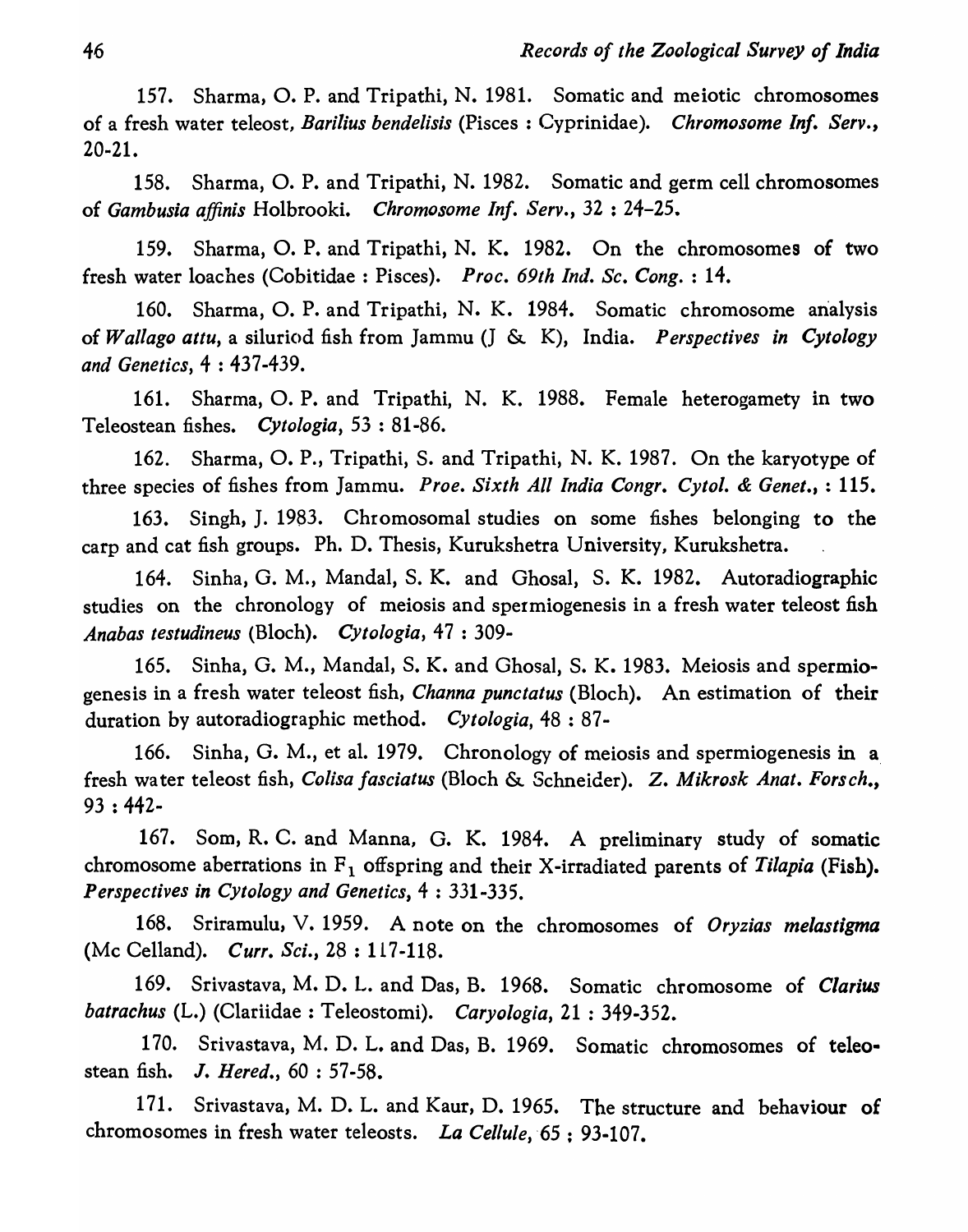172. Subrahmanyan, K. 1969. A karyotype study of the estuarine fish *Boleopthalmus boddaerii* (Pallas) with calcium treatment. *Curr. Sci.*, 38: 437-439.

173. Subrahmanyam, K. and Natarajan, R. 1968. A preliminary ·study on the chromosomes of *Tilapia mossambiea* (Peters). *Curr. Sci.,* 37 : 262-

174. Subrahmanyam, K. and Natarajan, R. 1974. A karyotype study of some teleosts from Portonovo waters. *Proc. Indian Acad. Sci.,* 79 B : 173-196.

175. Swarup, H. 1956. Production of heteroploidy in three spined stickle-back, *Gasterosteus aeuleatus. Nature,* 178 : 1124-1125.

176. Swarup, H. 1957. Production of haploidy in experimentally treated eggs of *Gasterosteus aeuleatus. Proe. Nat. Acad. Sci.,* 27 B : 274-278.

177. Swarup, H. 1958. Heterogamety in *Gasterosteus aculeatus. Proc. 45th Ind. Se. Cong.* : 387.

178. Swarup, H. 1959. Production of triploidy in *Gasterosteus aeuleatus.* J. *Genet.,* 56 (2) : 129-142.

179. Swarup, H. 1959. Effect of triploidy on the body size, general organization and cellular structure in *Gasterosteus aculeatus* (L.). J. *Genet.,* 56 (2) : 143-

180. Swarup, H. 1959. The oxygen consumption of diploid and triploid *Gasterosteus aculeatus.* J. *Genet.,* 56 (2) : 156.

181. Tripathi, S. D. 1992. Four decades of research on carp hybridization in India. *Proc. Symposium of Zoological Research in Relation to Man and Environment*, *Calcutta: 4.* 

182. Tripathi, N. K. 1979. Chromosomal studies in *Lepidocephalichthys guntea* (Family: Cobitidae: Pisces). *Proc. 66th Ind. Sc. Cong.*: 38.

183. Tripathi, N. K. and Das, C. C. 1977. Chromosomes of five fresh water fishes. *Proc. 64th Ind. Sc. Cong.* : 163-164.

184. Tripathi, N. K. and Das, C. C. 1979. Karyological studies in four species of brackish water fishes. *Proc. 66th Ind. Se. Cong.* : 39-40.

185. Tripathi, N. K. and Das, C. C. 1988. Karyotypes of five Indian perciform fishes. *Copia,* 1 : 231-233.

186. Tripathi, N. K., Prasad, R. and Das, C. C. 1978. Chromosomal studies in four species of marine fishes. *Proc. 65th Ind. Sc. Cong.*: 241-242.

187. Tripathi, N. K. and Sharma, O. P. 1984. Karyotype of a sisorid cat fish, *Glyptothorax botium* (Family: Sisoridae). *Proc. Sixth All India Congr. Zoology:* 141.

188. Varadaraj, K. and Pandian, T. J. 1988. Induction of triploidy in *Oreochromis mossambicus* by thermal, hydrostatic pressure and chemical shocks. Workshop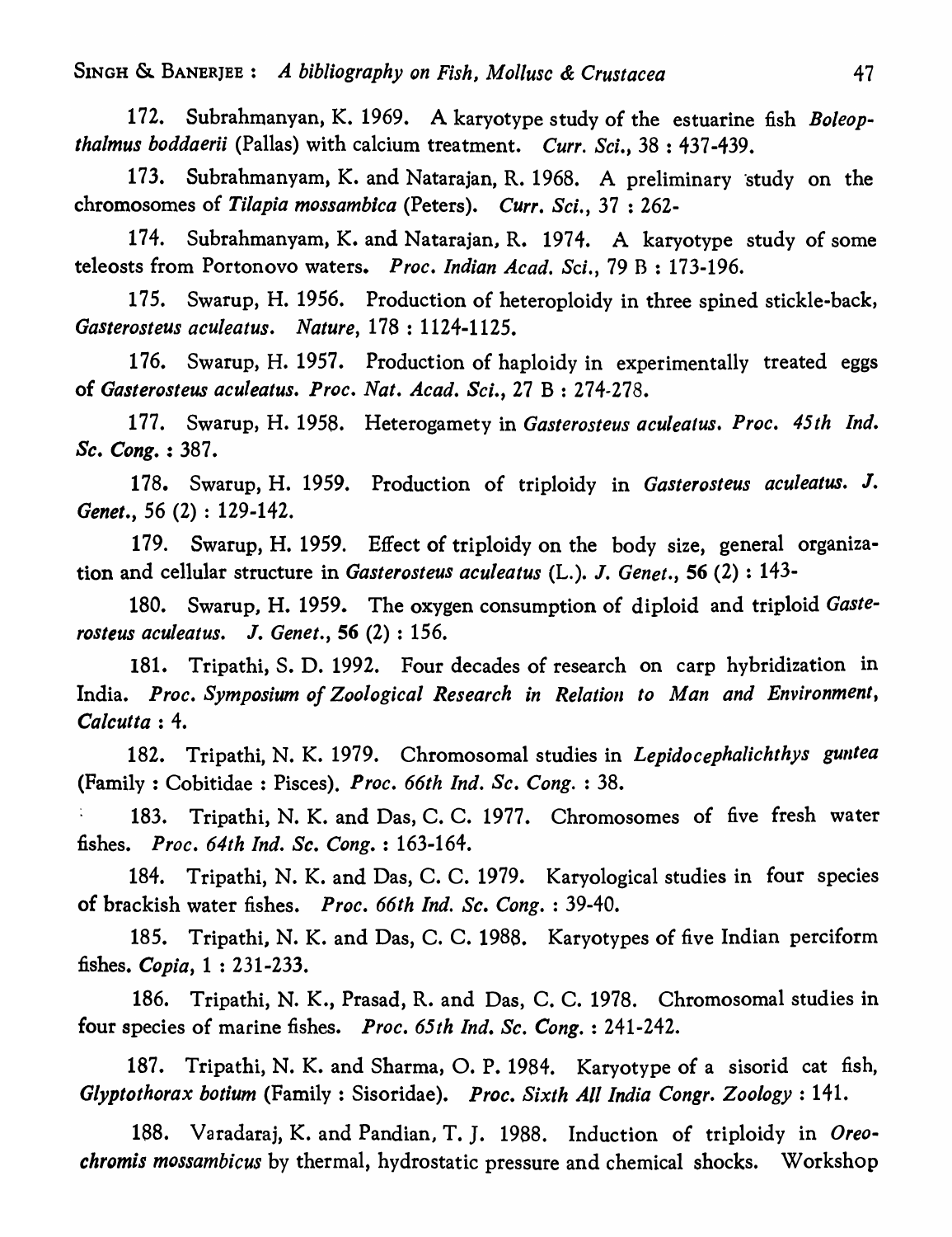48 *Records of the Zoological Survey of India* 

on Research Method for Chromosome Manipulation in Fish, Sponsored by Dept. of Biotechnology, Govt. of India, New Delhi: 60-67.

189. Vasudevan, P., Rao, S. G. A. and Rao, S. R. V. 1973. Somatic and meiotic chromosomes of *Heteropneustes fossilis* (Bloch). *Curr. Sci.*, 42 (12): 427-428.

190. Verma, O. K. 1960. Studies on the structure and behaviour of chromosomes of certain teleostean fishes. I. Chromosomes of *H. fassilis* and *Clarias magur. Proc. Nat. Acad. Sci., India,* 2 : 88.

### II MOLLUSCAN CYTOGENETICS

1. Ahmed, M. 1974. Chromosome variation in three species of the marine gastropod *Nucella. Cytologia,* 39 : 597 -607 •

2. Choudhury, R. C., Pandit, R. K. and Sahu, T. 1992. Chromosomes of a fresh water Gastropod, *Lymnaea luteola* Lamark (Lymnaeida: Basommatophora). *Cytologia,* 57 : 143-147.

3. Jacob, J. 1953. A preliminary note on the cytology of Melaniidae (Mollusca-Gastropoda). Proc. 40th Ind. Sc. Cong. : 180.

4. Jacob, J. 1953. Polyploidy and parthenogenesis in six spp. of Melaniid snails. Ph. D. Thesis, Annamalai University.

5. Jacob, J. 1954. Allopolyploidy in the Melaniid snails. *Nature,* 174 : 1061.

6. Jacob, J. 1954. Parthenogenesis and polyploidy in Melaniid snails. Curr. *Sci.,* 23: 56-58.

7. Jacob, J. 1957. Cytological studies of Melaniidae (Mollusca) with special reference to parthenogenesis and polyploidy. I. Oogenesis of the parthenogenetic species of 'Melanoides' (Prosobranchia-Gastropoda). *Trans. roy. Soc. Edin.,* 63: 341-352.

8. Jacob, J. 1958. Cytological studies of Melaniidae (Mollusca) with special reference to parthenogenesis and polyploidy. II. A study of meiosis in the rare males of the polyploid race of *Melanoides tuberculatus* and *Melanoides lineatus. Trans. roy. Soc.* Edin., 63 : 433-444.

9. Jacob, J. 1959. Cytological studies of Melaniidae with special reference to parthenogenesis and polyploidy. Annamalai Univ., Annamalai nagar, viii+186 pp., 69 pIs.

10. Jacob, J. 1959. Sex chromosomes in Melaniid snails. I. *Paludomus transchaurica* (Gmelin) (Prosobranchia: Gastropoda). J. *Zool. Soc. India,* 11 : 17-25.

11. Jacob, J. 1959. The chromosomes of six Melaniid snails (Gastropoda; Prosobranchia). *Cytologia,* 24 : 487-497.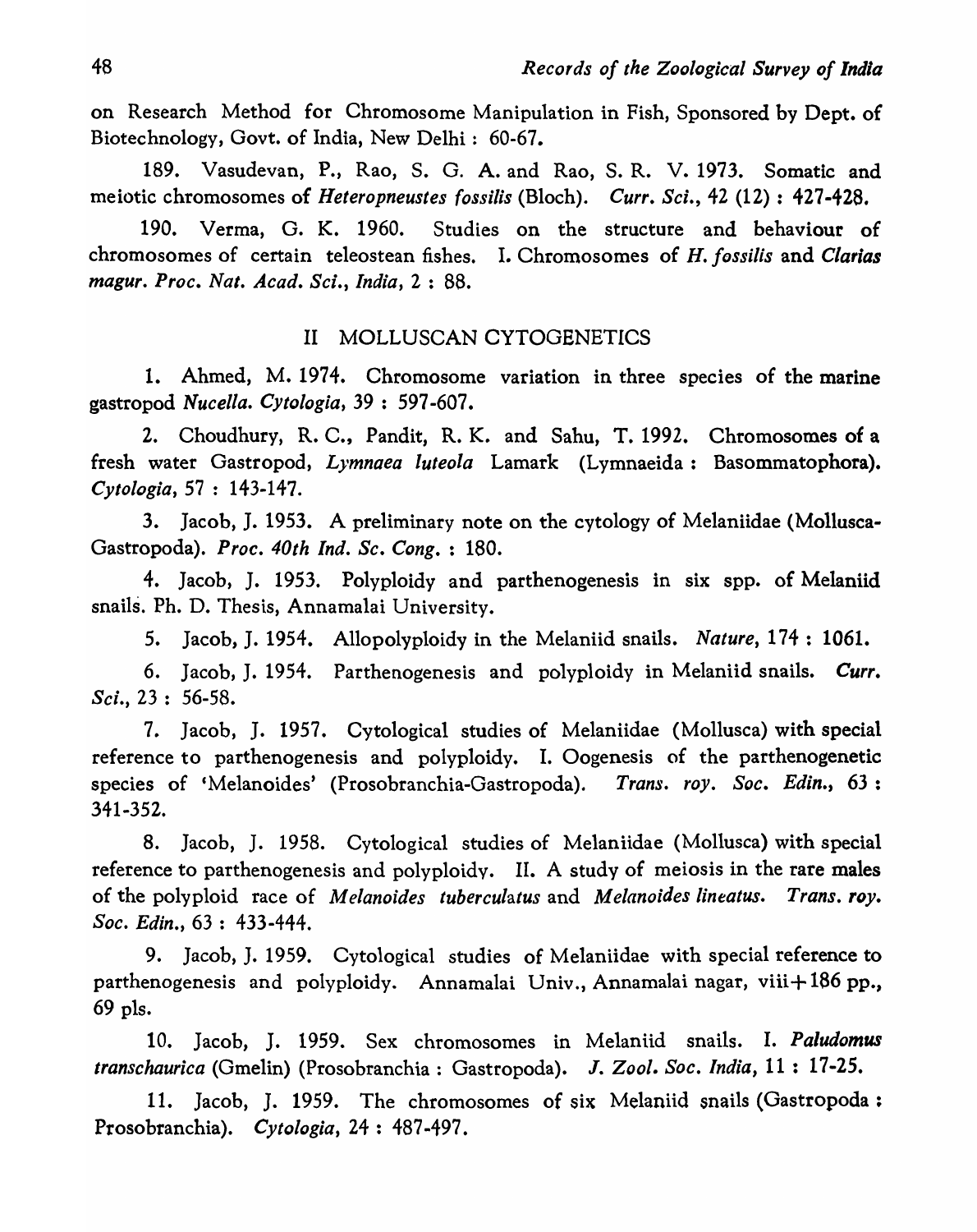12. Natarajan, R. 1958. Chromosomes of some estuarine Basommatophorous snails (Mollusca: Pulmonata) from Portonovo. J. *Zool. Soc. India,* 10: 103-107.

13. Natarajan, R. 1958. Chromosomes of three species of South Indian Pulmonate snails of the genus *Cryptozona* Morch. *Curr. Sci.,* 27; 311-312.

14. Natarajan, R. 1958. A study on the chromosomes of *Ariophanta bistrialis*  Beck., *A. semirugata* Beck and *A. lingulata* Fer. (Stylommatophora: Pulmonata). *Proc. 45th Ind. Sc. Cong.* : 382-383.

15. Natarajan, R. 1959. Chromosomes of the slug *Oncidium verraculatum.* Cuv. (Mollusca: Gastropoda: Pulmonata). J. *Zool. Soc. India,* 11 : 30-33.

16. Natarajan, R. 1960. Further cytological studies in Pulmonata (Mollusca: Gastropoda). J. *Zool. Soc. India,* 12 : 69-79.

17. Natarajan, R. 1970. Cytological studies of Indian Molluska chromosomes of some opisthobranchs from Portonovo, South India. *Malacological Review,* 3: 19-23.

18. Prasad, R. and Das, C. C. 1978. Air drying Giemsa technique for gastropod chromosomes. *Veliger,* 20 (4) : 386-387.

19. Ramamoorthi, K. 1958. A study of chromosomes during spermatogenesis in *Viviparus dissimilis* (Muller) and *Viviparus bengalensis* (Lamark). (Prosobranchia-Gastropoda). *Proc. 45th Ind. Sc, Cong.* : 385.

20. Ramamoorthi, K. 1958. Chromosomes of *Viviparus dissimilis* (Muller) and *Viviparus bengalensis* (Lamarck) (Prosobranchia-Gastropoda). J. *Zool. Soc. India,* 10 ; 33-38.

21. Sharma, G. P., Mittal, O. P. and Gidda, J. S. 1969. Karyotype of two species of gastropods. *Proc. 56th Ind. Sc. Cong.* : 452.

22. Singh, A. K. 1991. Cytotaxonomical techniques for the study of Molluscs and Helminths. In Snails, Flukes and Man: 47-54. (Ed.) Director, Zoological Survey of India.

### III CRUSTACEAN CYTOGENETICS

1. Ahmed, M. J. and Nayak, B. 1987. The chromosomes of two species of prawns, *Macrobrachium scabriculum* and M. *rude. Proc. Sixth* All *India Congr. CYlol. & Genet.,* : 112.

2. Chin nappa, C. C. 1983. Cytogenetic systems in cyclopoid copepods (Copepoda-Crustacea). *Proe. XV International Congress of Genetics: 150.* 

3. Mittal, O. P. and Dhall, U. 1969. Karyotypic studies in *Macrobrachium siwalikensis* Tiwari. *Proc. 56th Ind. Se. Cong.* : 451-452.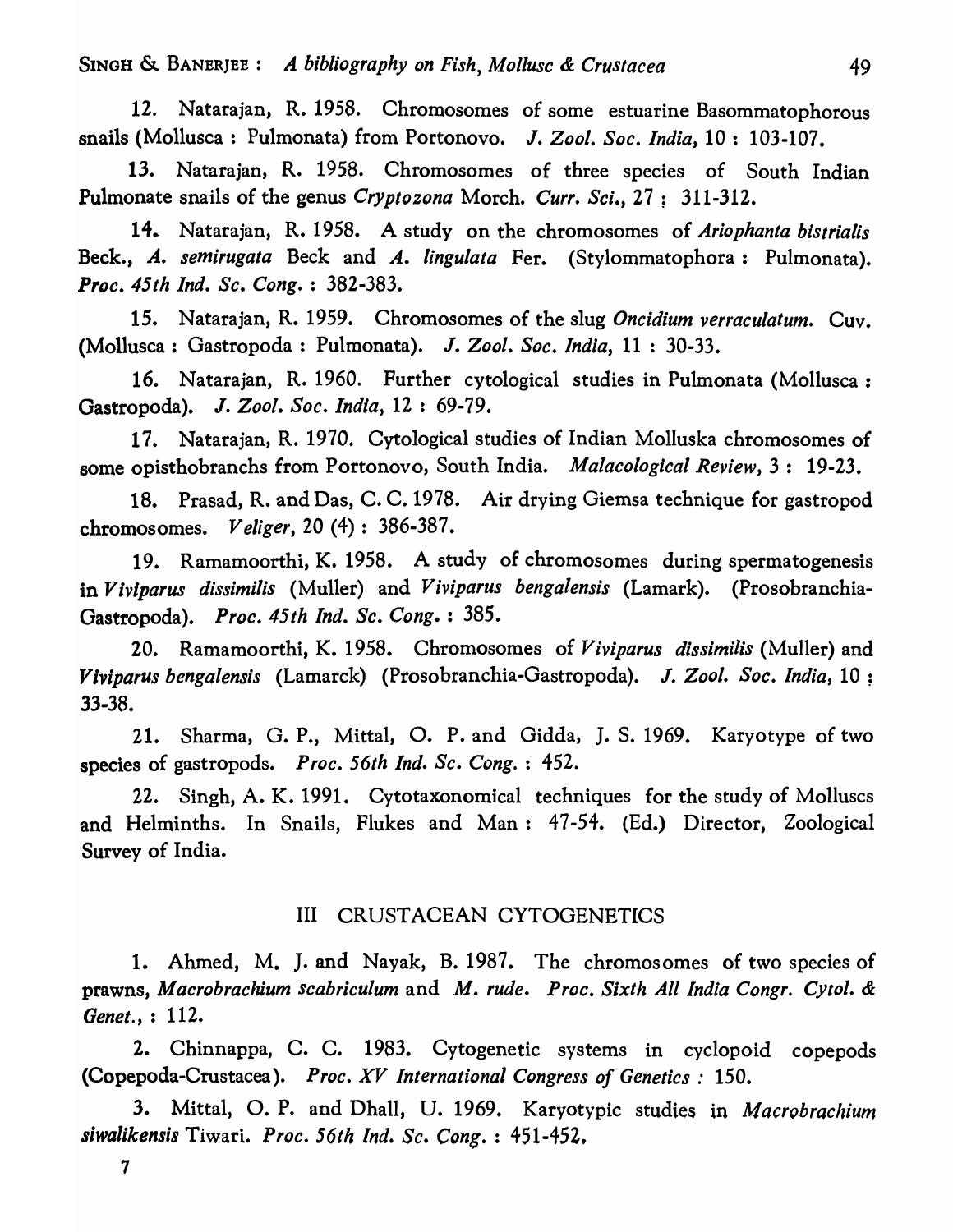4. Mittal, O. P. and Dhall, U. 1970. Chromosome studies on the fresh water crab, *Paratalphusa masoniana. Proc. 57th Ind. Sc. Cong.*: 360.

5. Mittal, O. P. and Dhall, U. 1971. Chromosome studies in three species of fresh water decapods (Crustacea). *Cytologia,* 34 (4): 633-638.

6. Nayak, B. and Ahmed, M. J. 1979. Chromosome number in six species of decapod crustaceans of Chilka lake. Proc. 66th Ind. Sc. Cong. : 35.

7. Nayak, B. and Ahmed, M. J. 1986. Chromosome studies in two species of prawns: *Macrobrachium malcomsonii* and *M. rosenbergii* (Decapoda: Crustacea) of Chilka lake. *Perspectives in Cytology and Genetics,* 5 : 107-114.

8. Pahwa, S. 1979. Karyological studies on some Indian Crustaceans. Ph. D. Thesis, Punjab University, Chandigarh.

9. Rathnavathy, C. K. 1941. The spermatogenesis of *Clibanarius olivaceous*  Handerson. *Proc. Indian Acad. Sci.,* 13 : 379-421.

10. Sareen, M. L. and Monga, D. 1970. Studies on spermatogenesis in *Cubaris robusta* (Isopoda : Crustacea). *Proc. 57th Ind. Sc. Cong.* : 365-366.

11. Vishnoi, D. N. 1972. Studies on the chromosomes of some Indian Crustacea. *Cytologia,* 37 (1) : 43-51.

#### ADDENDA

#### FISH CYTOGENETICS

191. Banerjee, S. K. 1988. Chromosome numbers, genome sizes, cell volumes and evolution of Snake-head fish (Family Channidae). *Proc. 75th Ind. Sc. Cong.*: 178-179.

192. Banerjee, S. K. and Ray-Chaudhuri, S. P. 1984. Localization of + 18 S + 28 S ribosomal cistron complex in the chromosome of fishes by silver staining technique. *Proc. V III Ail India Cell Biology Conference and Symposium on Regulation of Cell Proliferation Madurai* : Poster 26.

193. Bhatnagar, V. S. and Mishra, A. 1981. Karyomorphological studies in the family Notopteridae (Pisces). *Proc. Fifth Cell Biology Conference Bangalore* : 60.

194. Das, C. C. and Tripathy, N. K. 1977. Somatic and germinal chromosomes of five species of fishes. *Proc. First All India Cell Biology Conference, B. H. U.* : 14.

195. Dasgupta, S., Saha, D. P. and MandaI, R. K. 1989. Organization, cloning developmental regulation of ribosomal RNA genes of catfish *Heteropneustes fossilis. Proc. National Seminar on Cell Biology, Mysore* : 1.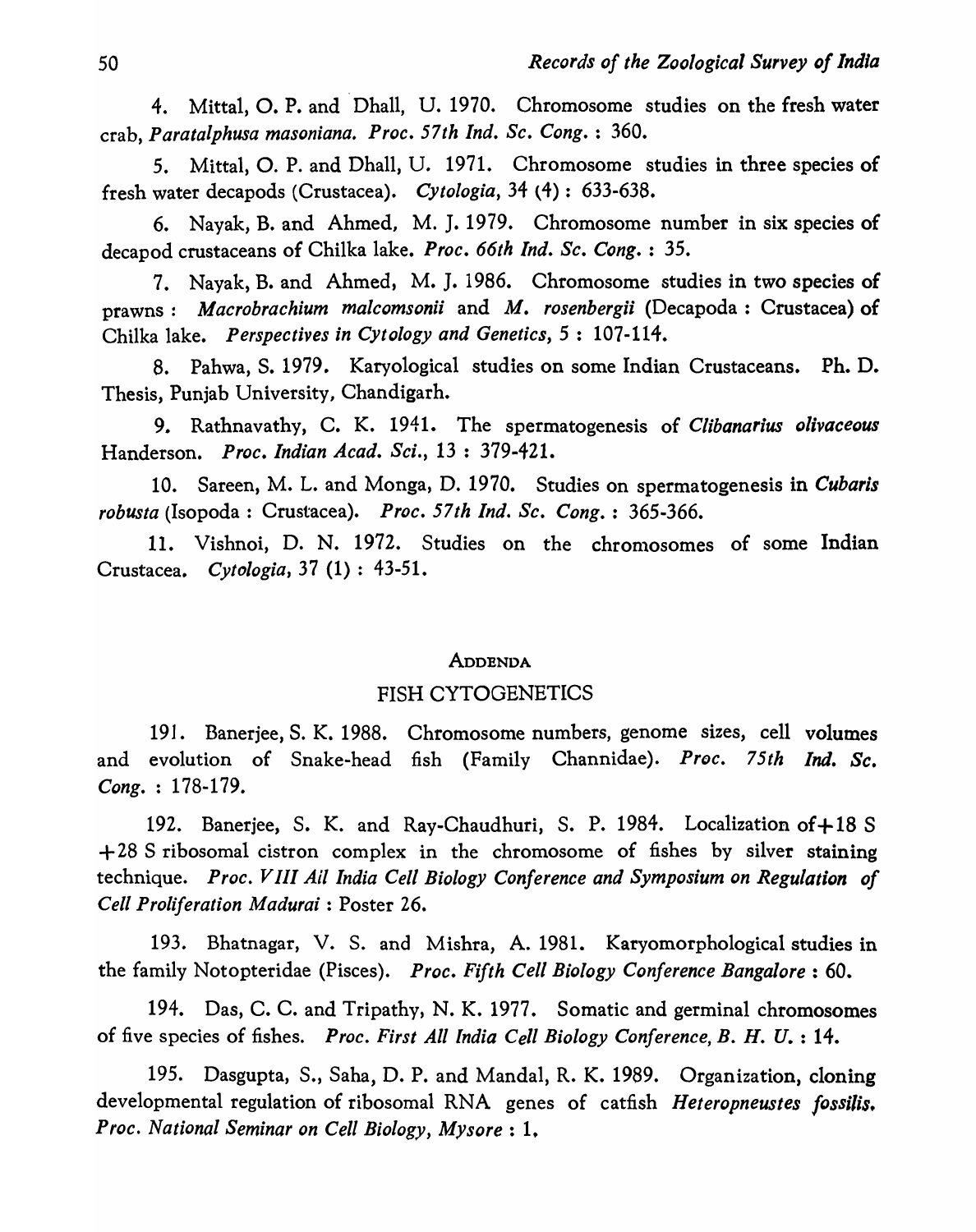196. Ghanda, T. and Khuda-Bukhsh, A. K. 1988. Karyotypic studies in three species of hill stream fishes from Assam. *Proc. 75th Ind. Sc. Cong.* : 124 A.

197. Krishnaja, A. P. and Rege, M. S. 1975. Cytogenetic studies on two species of genus *Labeo* and their fertile hybrid. (Proc. Second All India Congr. Cytol. & Genet.). J. *Cytol.* & *Genet. Congr. Supple* : 125-127.

198. Mandal, R. K., Dutta, U., Dutta, P. and Dasgupta, S. 1986. Inheritance and organization of ribosomal RNA genes and repetitive DNA in an interfamily hybrid of catfishes. *Proc. Indian Society of Cell Biology, Ahmedabad:* 7.

199. Padhi, B. K., Dutta, P. and MandaI, R. K. 1993. Molecular cytogenetic analysis of interfamily hybrids of two catfishes. *Proc. xv I All India Cell Biology Conference and Symposia, B. H. U.* : Abst. 43.

200. Rishi, K. K. and Singh, J. 1982. Karyotypic studies on five teleosts. *Proc. VI All India Cell Biology Conference, Delhi: 100.* 

201. Subrahmanyam, K. and Natarajan, R. 1970. A study on the somatic chromosomes of *Therapon* Cuvier (Teleostei: Perciformes). *Proc. Ind. A cad. Sci.*  72 B (6) : 288-294.

202. Subrahmanyam, K. and Ramamoorthi, K. 1971. A karyotype study in the estuarine worm eel, *Moringua linearis* (Gray). *Science and Culture* 37 : 201-202.

### MOLLUSCAN CYTOGENETICS

23. Natarajan, R. 1969. Cytological studies of Indian molluscs (Archaegastropoda ; Neritidae). *Ma/acologia,* 9 : 279-281.

24. Pandya, P. and Shanbhag, S. V. 1993. Ultra structural aspects of dimorphic sperms of the Indian apple snail *Pi/a virens* (Lamark). *Proc. xv I All India Cell Biology Conference and Symposium, B. H. U.* : Abst. 95.

25. Pandya, P. K. and Shanbhag, S. V. 1993. Role of sertoli cells in the process of spermatogenesis of the Indian apple snail *pi/a virens* (Lamark). *Proc. XV I*  All India Cell Biology Conference and Symposium, B. H. U. : Abst. 96.

26. Ramamoorthi, K. 1969. Studies on the oogenesis of *Pi/a virens* (Lamarck) (Prosobranchia-Gastropoda). *Proc. Symposium on Mollusca, Cochin*, part 2: 482-486.

27. Seshaiya, R. V. 1938. A preliminary note on the sex-chromosomes of *Paludomus tanschaurica* (Gmelin). *Proc. Silver jub. Session Ind. Sc. Cong.* VI : 170.

28. Shahe, R. B. 1993. On the structure of sperm of the giant African snail Achatina fulica *(Bowdich). Proc. XVI All India Cell Biology Conference and Symposium, B. H. U.* : Abst. 93.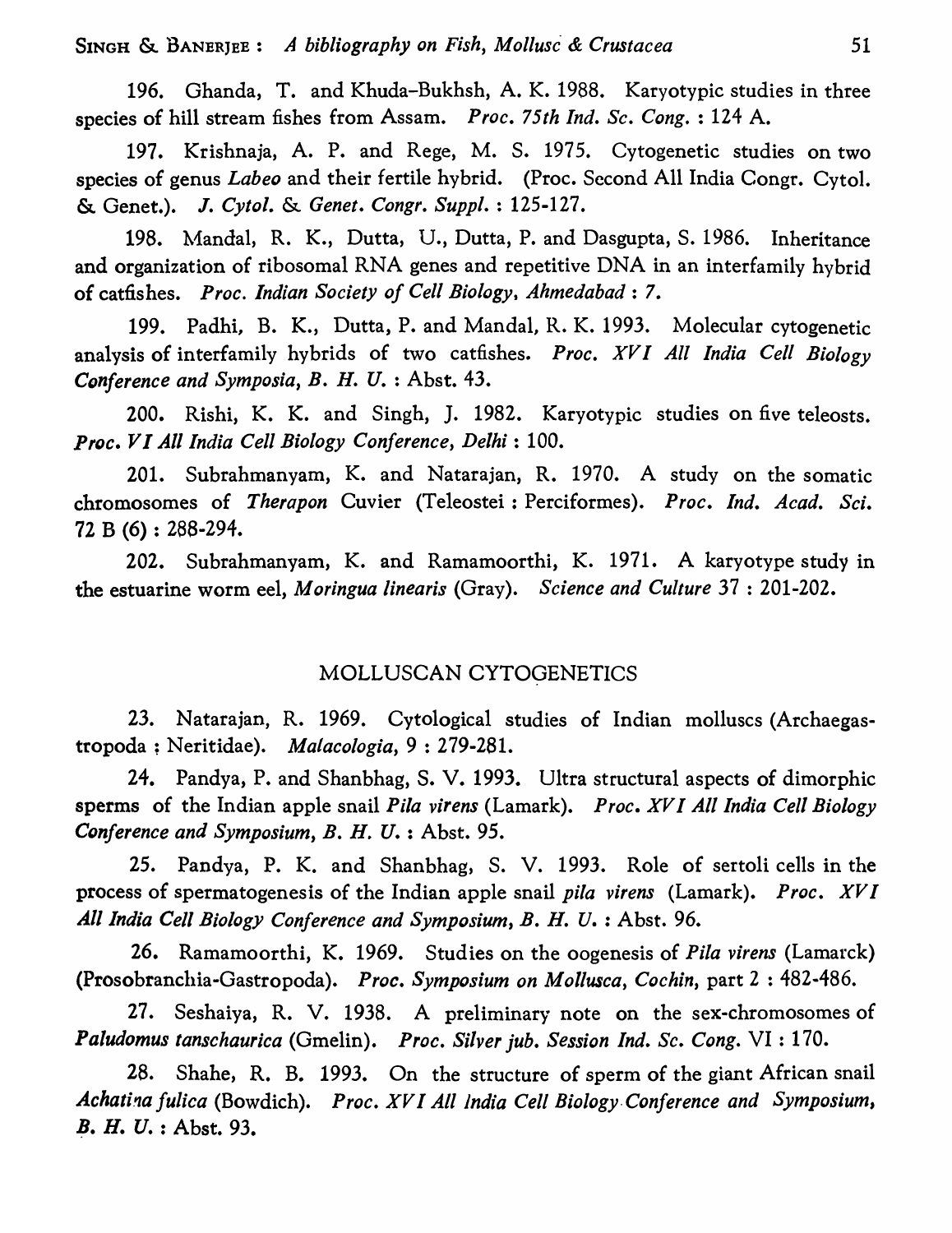29. Shahe, R. B. and Shanbhag, S. V. 1993. Spermatogenesis in the giant African snail *Achatina fulica* (Bowdich). *Proc. XV I All India Cell Biology Conference and Symposium, B. H. U.* : Abst. 94.

#### ACKNOWLEDGEMENTS

We express our gratitude to Dr. A. K. Ghosh, Director, Zoological Survey of India, for his keen interest and encouragement in the work, and facilities provided to us. Dr. N. V. Subba Rao, Dr. K. V. Surya Rao, Dr. A. K. Karmakar, Dr. P. Krishna Moorthy, Mr. S. Kar and Mr. P. Mukherjee have been very helpful in confirming the current names of species. We also thank to Dr. R. K. Kacker, for constant encouragement and suggestions.

#### SPECIES INDEX

All the species are listed alphabetically under the genera to which they have been assigned in the most recent literature: the genera are also alphabetically arranged.

#### FISH

#### ANABANTlDAB

*1. Anabas testudineus* 32, 60, 62, 65, 75, 77, 95, 105, 132, 164, 174.

**ANTENNARIIDAE** 

*2. Antennarius hispidus 24.* 

**APOGONIDAE** 

*3. Apogon endekataenia* 62, 65, 112.

*4. Apogon moluccensis* 62, 65, 112.

ARIIDAE

*5. Arius dussumieri* 62, 65, 141.

#### BAGRIOAB

- *6. Mystus aor* 62, 84.
- *7. Mystus bleekeri 196.*
- *8. Mystus cavasius* 48, 50, 62, 65, 184.
- *9. Mystus corsula 2.*
- *10. Mystus gulio* 24, 62, 65, 66, 73, 174.
- *11. Mystus menoda* 62, 84, 196.
- *12. Mystus seenghala 170.*
- *13. Mystus tengara* 62, 65, 66, 94, 120, 134.
- *14. Mystus vittatus* 46, 62, 65, 75, 79, 105, 106, 170, 183.
- *15. Rita chrysea* 26, 65.
- *16. Rita rita* 46, 62, 65,75,94.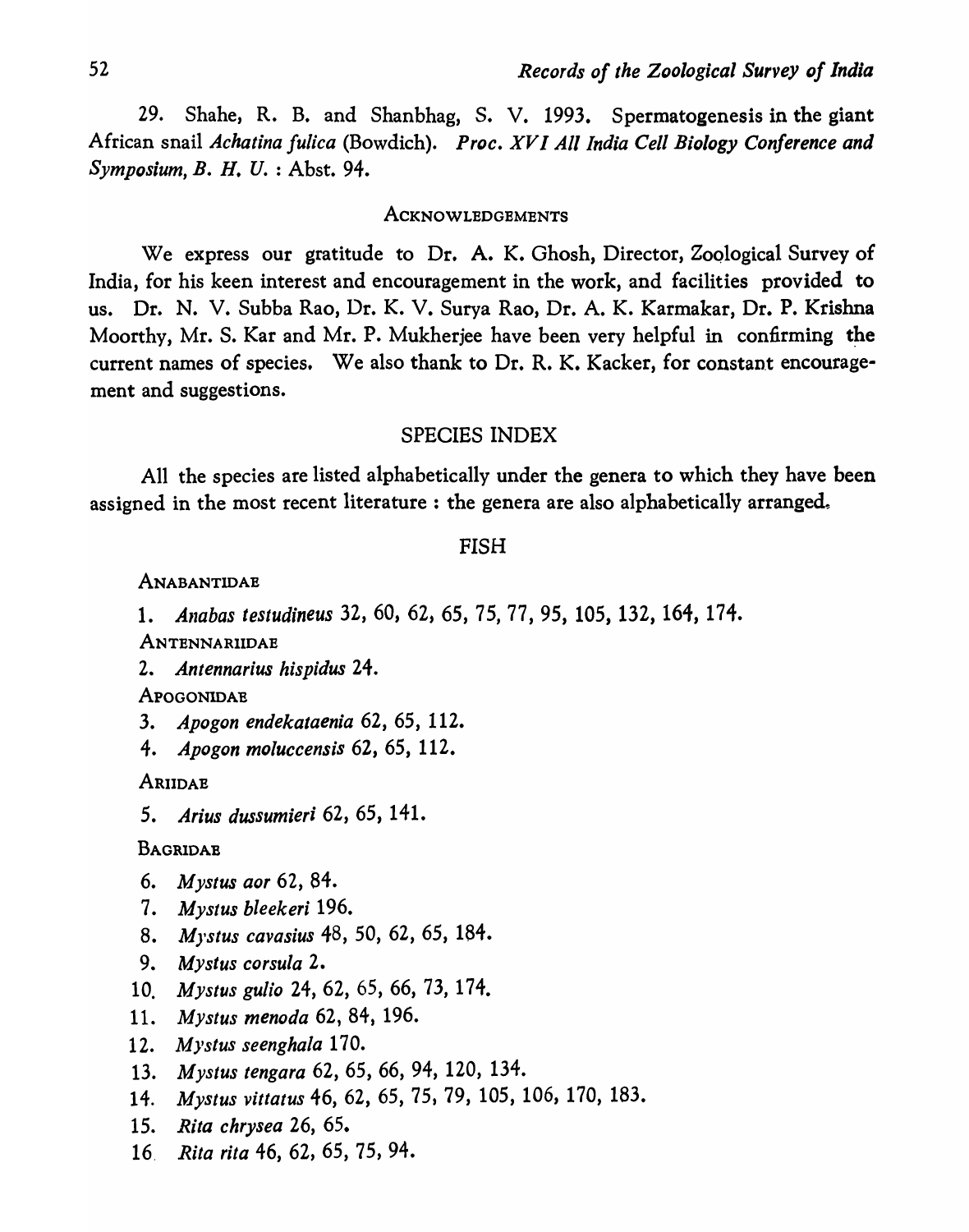#### BELONIDAE

- *17. Strongy/ura strongylura* 62, 65, 112, 137.
- *18. Be/one choram 186.*
- 19. *Tylosurus leiurus* 65, 112.
- *20. Xenentodon cancila* 65, 89, 155.

#### BELONTIDAE

- *21. Colisa fasciata* 32, *62,65,66,751* 81,94,105,113, 117,120, 124,134,161, 166.
- *22. Colisa labiosus* 31, 62, 65, 75, 81, 105.
- *23. Colisa lalius* 49, *02* <sup>1</sup>65, 114.
- *24. Colisa sota* 31, 62, 196.
- *25. Ctenops nobilis* 181.

#### BOTHIDAB

- 26. *Pseudo rhombus arsius* 24, 101, 186.
- *27. Pseudorhombus triocellatus* 24, 101.

### CARANGIDAE

- *28. Alepes para* 24, 65, 66.
- *29. Atropus atropus 25.*
- *30. Carangoides praeustus* 24.
- *31. Caranx ignobilis* 62, 65.
- *32. Chorinemus sanctipetri 24.*
- *33. Megalaspis cordyla 24.*
- *34. Scomberoides tala* 24, 25.
- *35. Seriolina nigrofasciata* 62, 185, 186.
- *36. Trachinotus baillonii* 24.
- *37. Trachinotus blochii* 24, 65, 66.

#### CENTROPOMIDAE

*38. Lates calcarifer* 34, 38, 62, 65, 174.

#### **CHANDIDAE**

- 39. Chanda nama 49, 62, 65, 94.
- *40. Chanda ranga* 48, 62.

#### **CHANNIDAE**

- *41. Channa barca* 29, 62.
- *42. Channa marulius* 65, 76, 94.
- *43. Channa orientalis* 9, 48, 62, 65, 75, 76, 105, 147, 153, 191.
- *44. Channa punctatus* 29, 62, 65, 74, 75, 76,85, 86, 94, 134, 153, 165, 183, 191.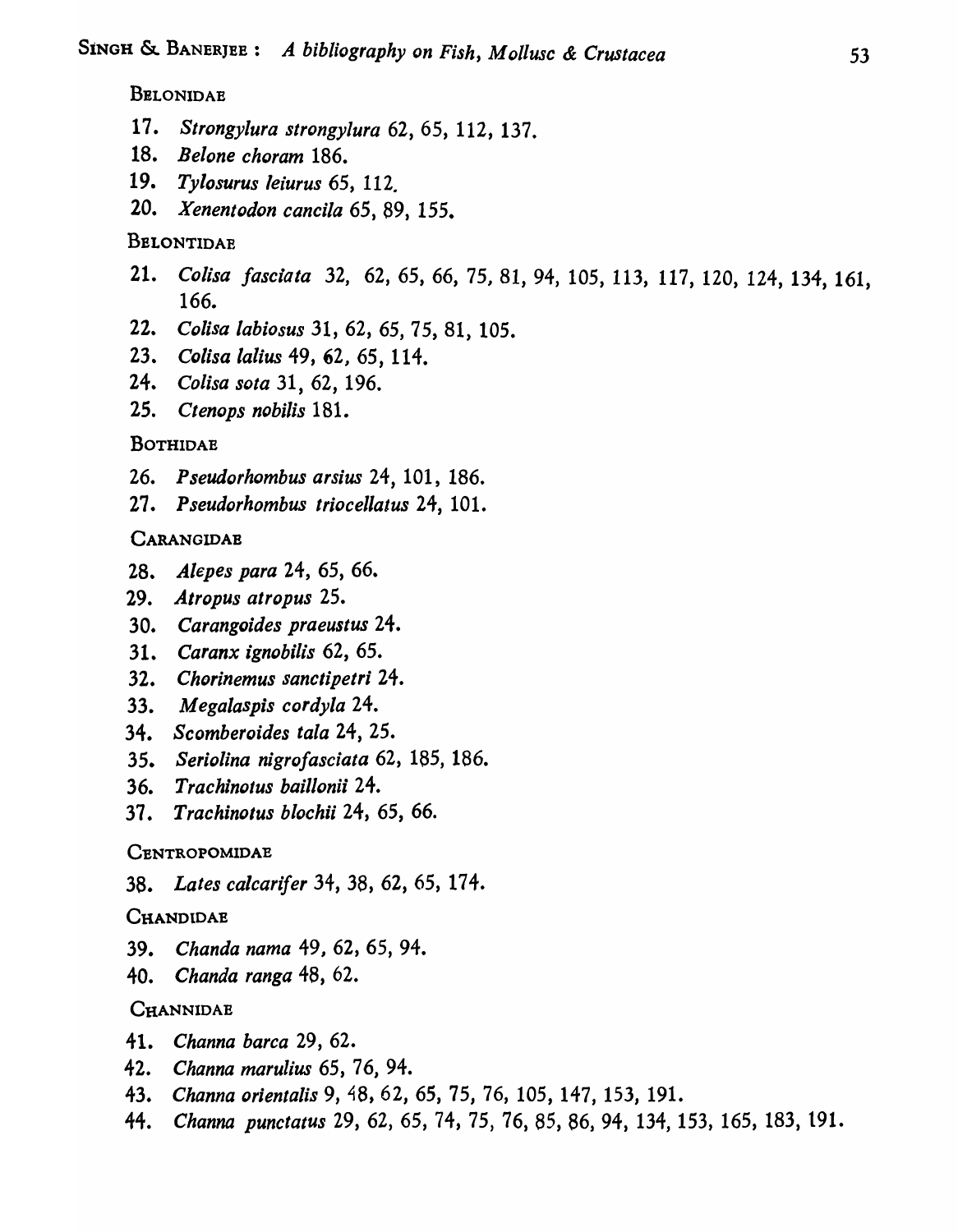- *45. Channa stewartii* 62, 129, 147.
- *46. Channa striatus* 29, 62, 65, 75, 76, 94, 105, 191.
- *47. Channa* sp. 153.

**CICHLIDAE** 

- *48. Etroplus maculatus 174.*
- 49. *Etroplus suratensis* 62, 137, 174.
- *50. Tilapia mossambica* 30, 62, 65, 75, 88, 105, 108, 167, 173.
- *51. Tilapia* sp. 67, 97, 167.

CLARIIDAE

*52. Clarias batrachus* 62,65,75, 94, 102, 103, 114, 116, 125,169, 190.

**CLUPEIDAE** 

- *53. Gudusia chapra* 38, 62, 65.
- *54. Sardinella melanura* 62, 65, 112.

### **COBITIDAE**

- *55. Acanthophthalmus pangia* 62, 65.
- *56. Bolia birdi* 27, 59, 62, 65, 90.
- *57. Bolia dario* 62, 65, 129.
- *58. Bolia hymenophysa* 62, 129.
- *59. Lepidocephalichthys berdmorei* 62, 65, 174.
- *60. Lepidocephalichlhys guntea* 2, 62; 65, 87, 151, 159, 161, 182.
- *61. Noemacheilus hotia* 48, 62, 65, 87, 136, 159.
- *62. Noemacheilus prashadi* 31, 62.
- *63. Noemacheilus savona* 48, 62.

### **CYNOGLOSSIDAE**

- *64. Cynoglossus puncticeps* 24, 65, 66, 101.
- *65. Paraplagusia hilineata* 24, 101.
- *66. Symphurus plagiusa* 24.

### **CYPRINIDAE**

- *67. Amblypharyngodon mola* 54, 62, 65, 70, 72, 92.
- *68. Aspic.'oparia morar* 1, 46, 62.
- *69. Bari/ius barila* 58, 62, 65.
- *70. Bari/ius bendelisis* 4, 39, 62: 65, 157.
- *71. Barilius bendelisis* var. chedra 8.
- *72. Barilius bola* 58, 62, 65.
- *73. Barilius* sp. 58.
- *74. Carassius auratus* 62, 65, 66, 118, 119.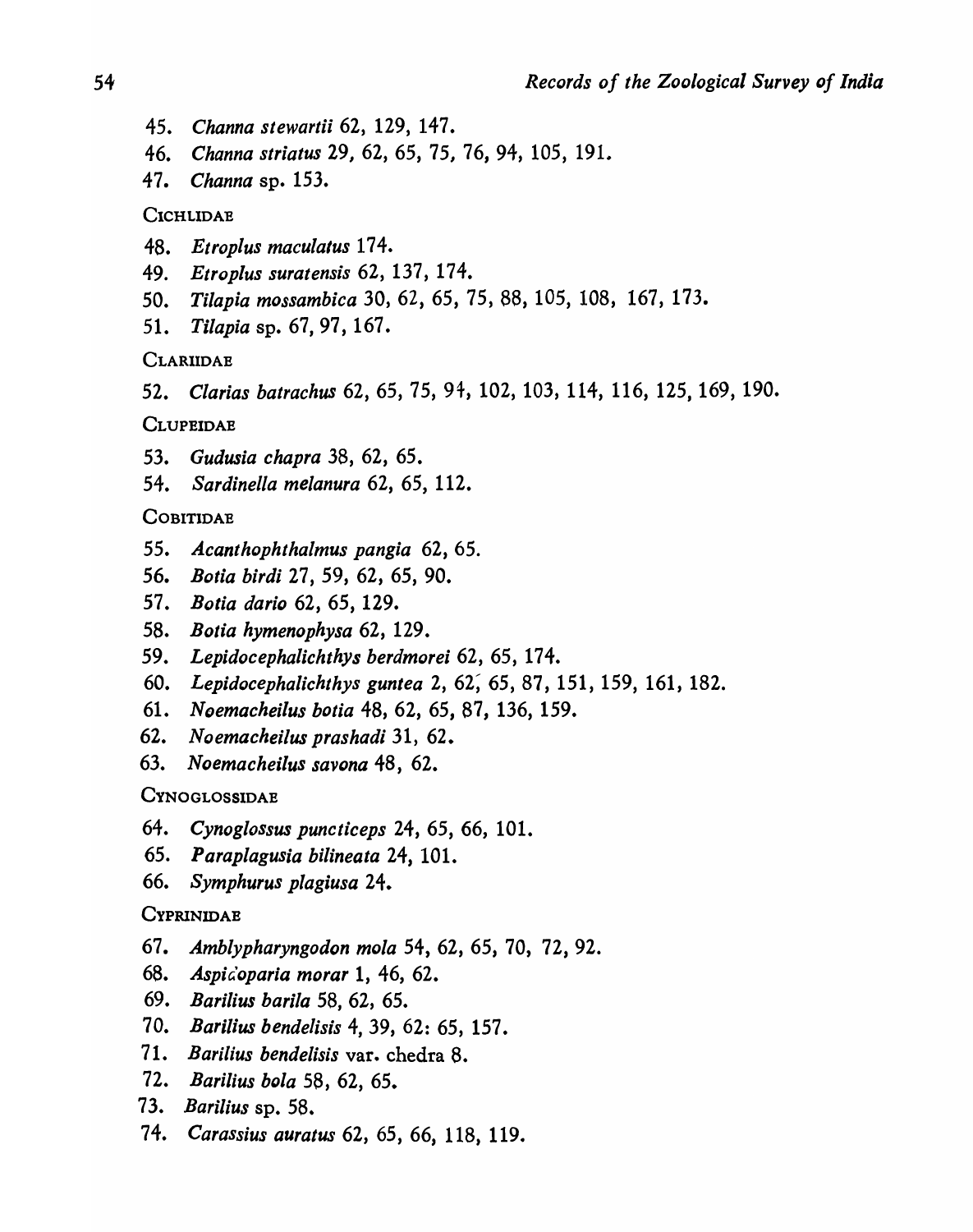- *75. Carassius carassius* 62, 66, 163.
- *76. Catla catla* 51, 56, 62,65, 70, 72, 82, 144, 181.
- $77.$   $9$  *Catla catla*  $\times$   $3$  *L. calbasu* 65.
- 78. ~ *Catla calla* X 0 *L. rohita* 62, 65.
- *79. Chela laubuca* 4, 62, 65.
- 80. Cirrhinus mrigala 62, 65, 75, 82, 104, 110, 119, 144, 181.
- *81. Cirrhinus reba* 14, 15, 53, 65, 70, 72, 110, 181.
- *82. Crossoeheilus latius punjabensis* 62, 65, 92.
- *83. Ctenopharyngodon idella* 62, 65, 70, *7l, 181.*
- *84. Cyprinus carpio* 66, 144, 146.
- *85. Cyprin,us carpio communis* 46, 62, 181.
- *86. Danio aequipinnatus* 9, 48, 62.
- *87. Danio devario* 62, 65, 110, 136, 162.
- *88. Danio neilgherriensis* 194.
- *89. Danfo* (Brachydanio) *rerio* 62, 65, 114.
- *90, Esomus danrieus* 53, 62, 65, 70, 72, 194, 200.
- *91. Garro gotyla gotyla* 43, 46, 62, 65.
- *92. Garra lamta* 50, 62, 65, 163, 200.
- *93. Garra lissorhynehus* 62, 148.
- *94. Hypophthalmichthys molitrix* 62, 65, 70, 72, 144, 181.
- *95. Labeo bata* 51, 62, 65, 70, 72, 144, 181.
- *96. Labeo ealbasu* 53, 62, 65, 70, 72, 82, 92, 134, 181.
- *97. Labeo caeruleus* 62, 65, 119.
- *9B. Labeo dero* 43, 62, 65, 91, 162.
- *99. Labeo gonius* 62, 65, 91, 181.
- *100. Labeo pangusia 150.*
- *101. Labeo rohita* 56, 62, 65, 75, 82, 144, 181.
- *102. Labeo* sp. 61.
- *103. Osteobrama eotio* 53, 62, 65, 70, 72, 110.
- *104. Puntius conchonius* 48, 62, 65, 92, 152.
- *105. Puntius javanieus* 33, 62, 65.
- *106. Puntius melanampyx* 4, 48, 62, 65.
- *107. Puntius sarana* 14, 62, 119.
- *108. Puntius sophore* 46,48,62,65,75,92,105,133,134,143, 183,194.
- *109. Puntius tic to* 62, 65, 75.
- *110. Puntius* sp. 78.
- **111.** Rasbora daniconius 39, 40, 62, 65, 183.
- *112. Salmostoma bacaila* 53, 62, 65, 70, 72, 92, 135, 194, 200.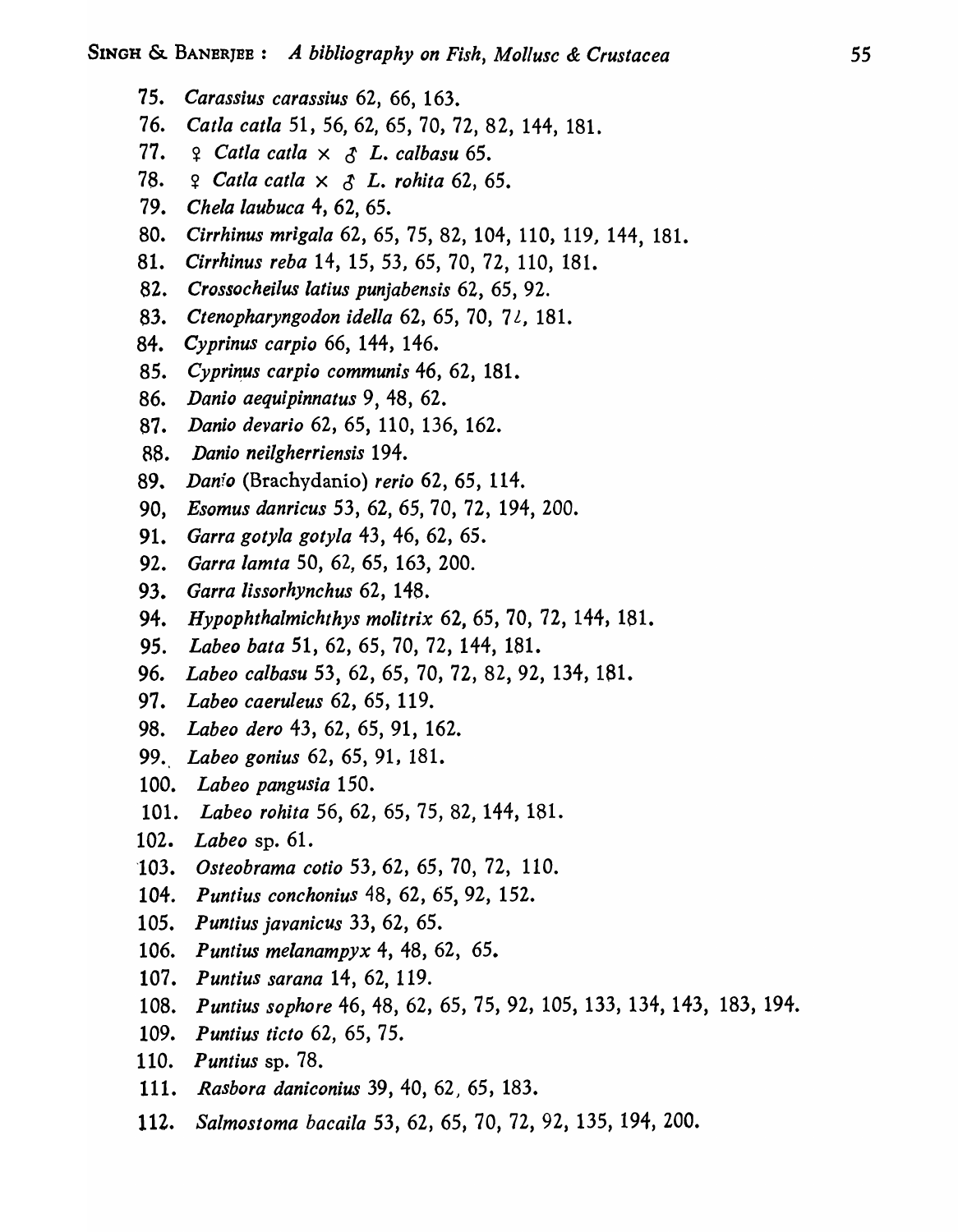- *113. Schizopyge niger* 59, 62, 65, 90.
- *114. Schizopyge progastus* 62, 142.
- *115. Securicula gora* 62, 163.
- *116. Tor khudree* 44, 62, 65.
- *117. Tor mosal mahanadicus* 48, 62.
- *118. Tor putitora* 40, 41, 62, 65.
- *119. Tor tor* 42, 44, 62, 65.
- *120. Tor* sp. 44.

CYPRINODONTIDAE

- *121. Aplocheilus bloch;; 62.*
- *122. Aplocheilus lineatus 62.*
- *123. Aplocheilus panchax* 37, 38, 62, 65, 66.
- *124. Aplocheilus* sp. 183.
- *125. Oryzias melastigma* 62, 168.

#### **ECHENEIDAE**

*126. Remora remora* 62, 65, 112.

#### ENGRAULlDAB

*127. Thrissina baelama* 62, 111, 112.

#### **GERREIDAE**

- *128. Gerreomorpha setifer 24.*
- *129. Gerres filamentosus 109.*
- 130. Gerres oblongus 112.

#### GOBIIDAB

- *131. Acentrogobius reichei 24.*
- *132. Acentrogobius viridipunctatus 24.*
- *133. Apocryptichthys cantoris* 24, 65, 66.
- *134. Awaous grammepomus* 46, 62.
- *135. Boleophthalmus boddarti* 62, 65, 66, 172.
- *136. Boleophthalmus dentatus* 45, 62.
- *137. Boleophthalmus dussumieri* 62, 65.
- *138. Boleophthalmus glaucus* 62, 65, 75, 80, 105.
- *139. Glossogobius giuris* 24, 32, 62, 65, 75, 80, 105, 137, 184.
- *140. Gobiodon citrinus 66.*
- *141. Oxyurichthys microlepis 24.*
- *142. Pseudapocryptes lanceolatus 24.*
- *143, Scartelaos viridis* 24.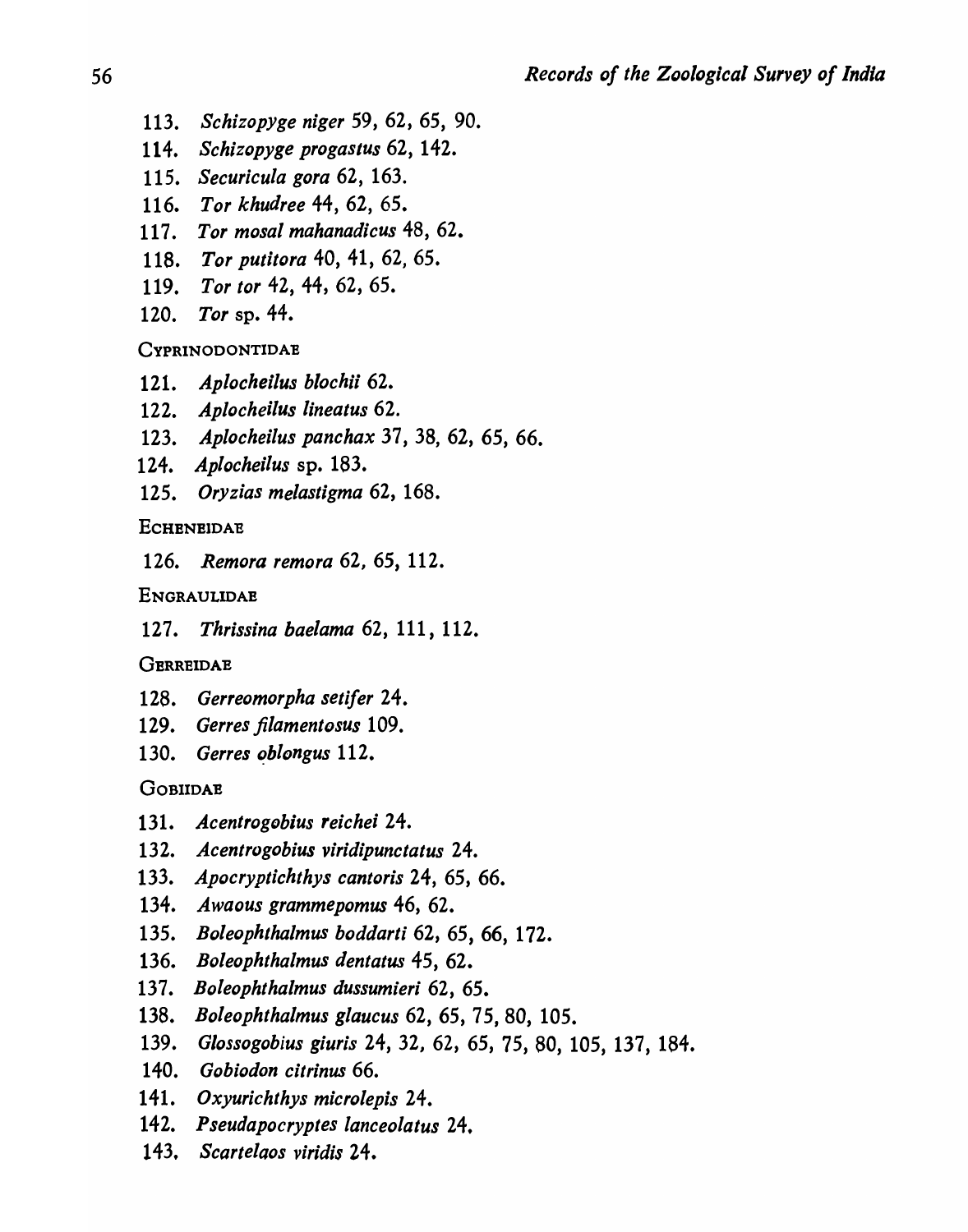#### **GOBIOIDIDAE**

- *144. Odontamblyopus rubicundus* 46. 62, 65, 75, 80, 105.
- *145. Trypauchen vagina* 35, 37, 62, 65.

#### HEMIRAMPHIDAE

- *146. Hemiramphus lutkei* 25, 65, 112.
- *147. Rhynchorhamphus georgii* 62, 65, 112.

### HETEROPNEUSTIDAE

- *148. Heteropneustes rossilis* 16,62,65,75,83, 94, 105,107,114, 116, 150, 189, 190, 195.
- *149. Heteropneusles* sp. 66.

#### LEIOGNATHIDAE

- *150. Gazza minuta* 62, 65.
- *151. Leiognathus bindus* 62, 65, 112.

#### LOBOTIDAE

*152. Lobotes surinamensis* 62, 184, 185.

#### LUTJANIDAE

- *153. Lutjanus argentimaculatus* 62, 65.
- *154. Lutjanus kashmira* 20, 62, 65.
- 155. Lutjanus sanguineus 112.

#### MASTACEMBELIDAE

- *156. Macrognathus aculeatus* 46, 62, 65, 75, 81, 105, 174, 175, 176, 177, 178, 179, 180, 194.
- *157. Mastacembelus armatus* 62, 65, 73.
- *158. Mastacembelus pancalus* 46, 62, 65, 75, 81, 105.

#### **MEGALOPIDAE**

*159. Megalops cyprinoides* 62, 130.

#### MONODACTYLIDAE

*160. Monodactylus argenteus 174,* 

### **MORINGUIDAE**

*161. Moringua linearis 202.*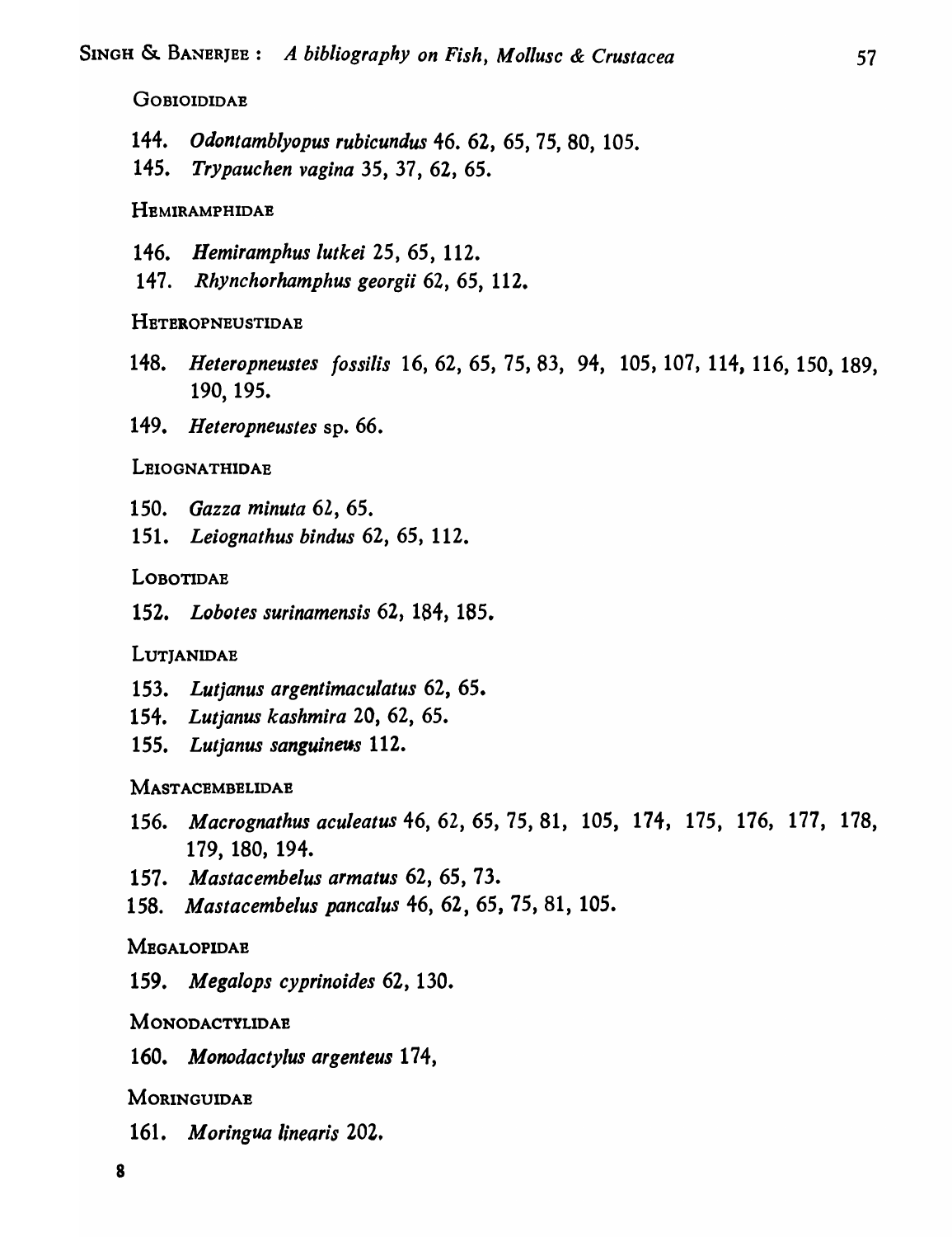MUGILIDAE

- *162. Liza macrolepis* 10, 20, 24, 62, 65.
- *163. Liza parsia* 12, 13, 20, 24, 55, 62, 65.
- *164. Liza tade 10.*
- *165. M ugil cepha/us* 174.
- *166. Rhinomugil corsula* 55, 62, 65, 94.
- *167. Valamugil speigleri* 62, 65, 1'37.

MULLIDAE

*168. Upeneus tragula* 62, 65, 112.

**MURAENESOCIDAE** 

*169. Muraenesox cinereus 24.* 

**MURAENIDAE** 

*170. Siderea pieta* 62, 65, 111, 112.

## **NANDIOAE**

- *171. Badis badis* 62, 185.
- *172. Badis buchanani* 54, 62, 65, 70, 72.
- *173. Nandus nandus* 32, 62, 65, 75, 81, 105.

### NOTOPTERIDAE

- *174. Notopterus chitala* 62, 65, 89, 93.
- *175. Notopterus notopterus* 62, 65, 108, 139, 145, 162, 200.
- *176. Notopterus* sp. 93.

**OPHICHTHIDAE** 

*177. Pisodonophis boro* 46, 62, 174.

PANGASIIDAE

*178. Pangassius pangassius* 46, 62, 65, 75,

PENTAPODIDAE

*179. Wattsia mossambicus* 67, 98, 99, 188.

### PLATYCEPHALlDAE

*180. Callionymus sagitta* 24, 65, 66.

*181. Platycephalus indicus* 20, 62, 65, 174.

### PLOTOSIDAE

*182. PlotDsus canius* 62, 65, 89, 138.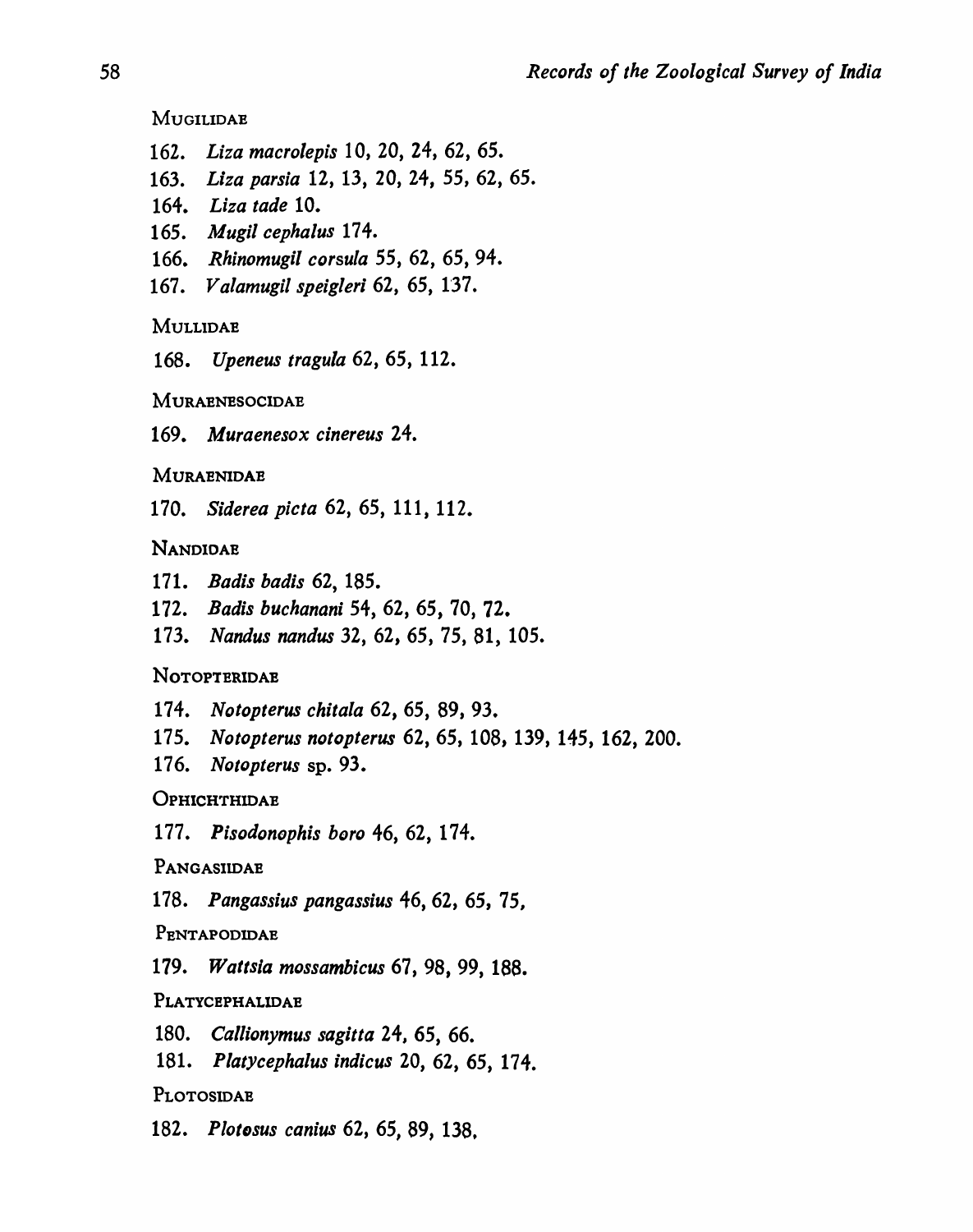POECILIDAE

- *183. Gambusia affinis* 62, 65.
- *184. Gambusia affinis holbrooki* 27, 65, 158.
- *185. M ollienesia latipinna* 53, 57, 62, 65.
- 186. *Mollienesia sphenops* 62, 65, 66, 123.

### POLYNEMIDAE

*187. Eleutheronema tetradactylum* 46, 62.

#### POMACENTRIDAE

- 188. *Dascyllus trimaculatus* 66.
- *189. Pomacentrus bicellatus* 62, 65, 112.

### POMADASYIDAE

- *190. Pomadasys hasta 25.*
- *191. Pomadasys opercularis* 62, 65, 127.

#### PSILORHYNCHIDAE

- *192. Psilorhynchus balitora* 9, 48, 62.
- 193. Psilorhynchus sucatio 47, 62.

#### RACHYCENTRIDAE

*194. Rachycentron* sp. 66.

#### SCATOPHAGIDAE

*195. Scatophagus argus* 20, 24, 62, 65, 66, 174.

#### **SCHILBEIDAE**

- 196. *Clupisoma garua* 62, 65, 84, 94.
- *197. Eutropiichthys vacha* 53, 62, 65, 73.
- 198. *Pseudeutropius atherinoides* 62, 65, 138.

#### **SCIAENIDAE**

- *199. Johnius belangerii* 6, 62.
- *200. lohnius carutta* 62, 65.
- *201. lohnius vogleri* 62, 65.
- *202. Kathala axillaris* 62, 185, 186.
- *203. Otolithes cuvieri* 7, 62.
- *204. Paranibea semiluctusa* 6, 62.
- *205. Protonibea diacanthus* 7, 62.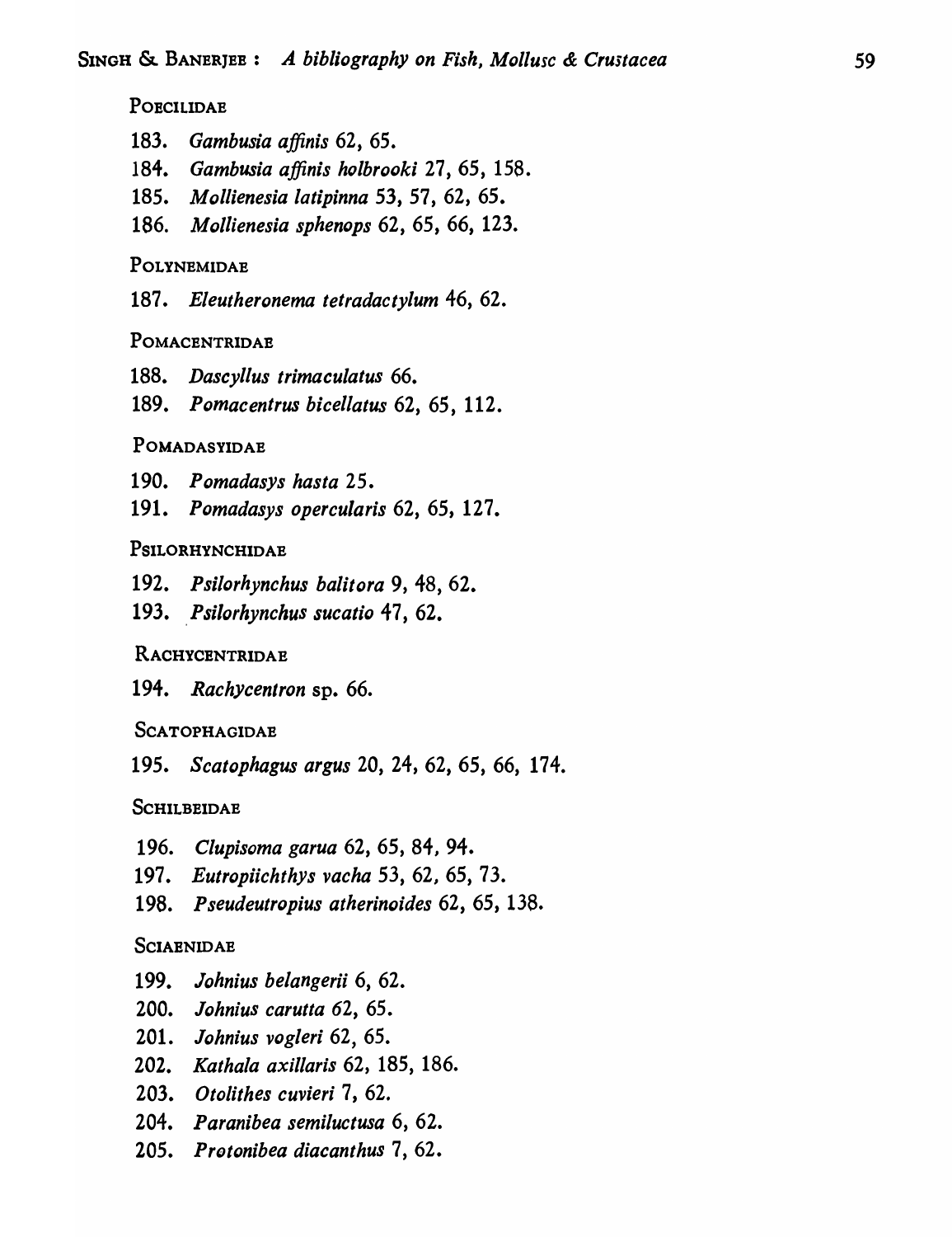**SCOMBRIDAE** 

*206. Rastrelliger kanagurta 25.* 

**SCORPAENIDAE** 

207 • *Gymnapistus niger* 24, 174.

**SERRANIDAE** 

- *208. Epinephelus coeruleopunctatus* 62, 65, 127, 129.
- *209. Epinephelus diacanthus 124.*
- *210. Epinephelus tauvina* 24, 62, 65, 66.

**SIGANIDAE** 

*211. Siganus javus* 20, 62, 65.

SILLAGINIDAB

212. *Sill ago sihama* 25, 62, 65, 112.

### SILURIDAE

- *213. Ompok bimaculatus* 62, 65, 66, ~ 4, 115, 150.
- *214. Ompok pabda* 47, 62.
- *215. Wallago attu* 62, 65, 94, 140, 154, 160, 200.

### **SISORIDAE**

- *216. Gagata cenia* 62, 84.
- *217. Glyptothorax telchitta* 48, 62, 187.
- *218. Nangra viridescens* 62, 65, 156.

### **SOLEIDAE**

*219. Heteromycteris oculus 101.* 

### **SYNANCEIIDAE**

*220. Minous monodactylus 24.* 

### **SYNBRANCHIDAE**

- *221. Monopterus albus* 65, 128, 131.
- *222. Monopterus cuchia* 54, 62, 65, 128.
- *223. Ophisternon bengalensis 174.*

### **SYNODIDAE**

- *224. Saurida gracilis 25*
- *225. Saurida uniosquamis 66.*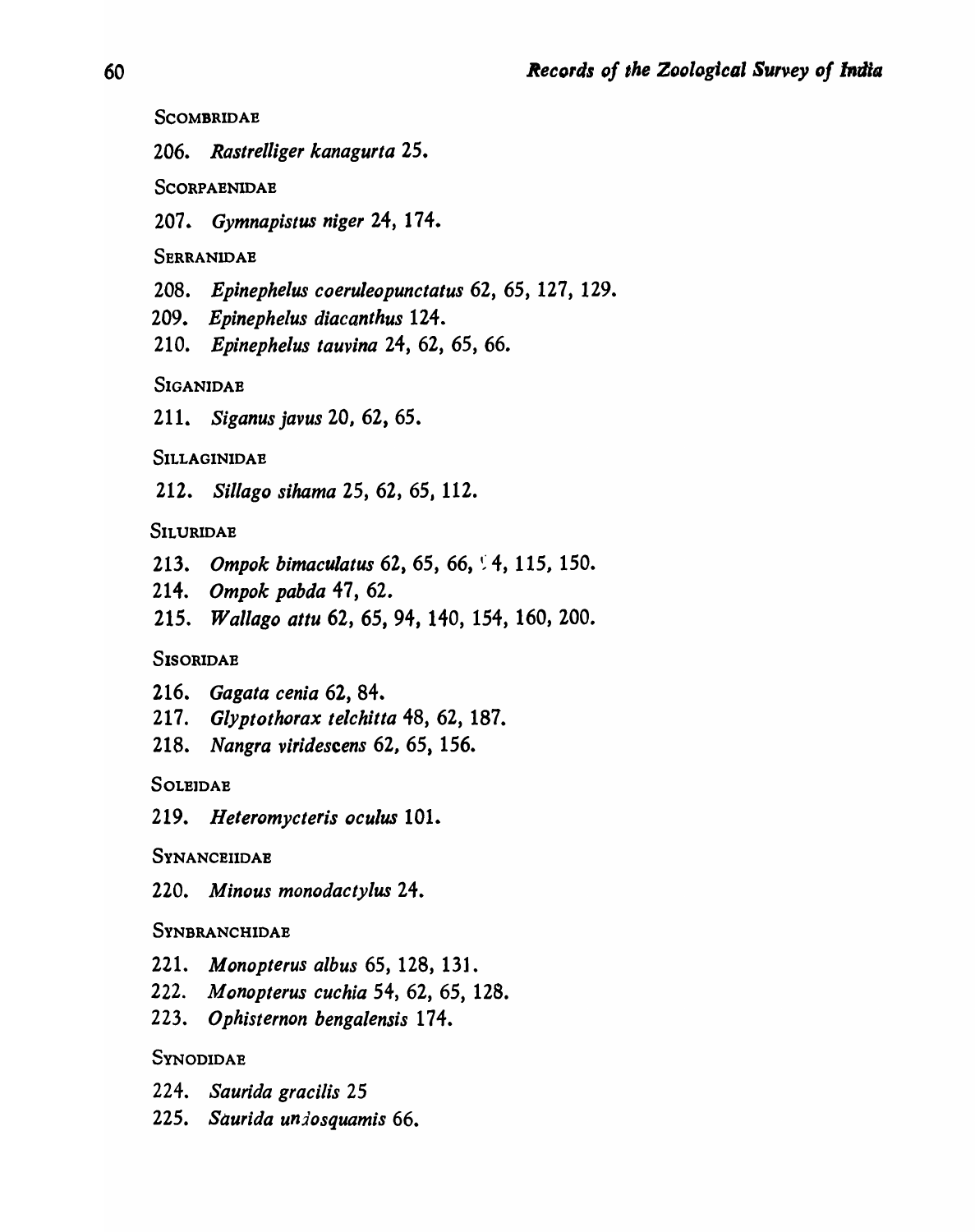### **TERAPONIDAE**

- *226. Terapon jarbua* 19, 31, 62, 112.
- *227. Terapon pula 19.*
- *228. Terapon theraps* 19, 109.
- *229. Terapon* sp. 201.

#### TETRAODONTIDAE

- *230. Arothron hispidus 174.*
- *231. Arothron immaculatus* 21, 24,62, 65.
- *232. Arothron leopardus* 21, 24, 62, 65.
- *233. Arothron reticularis* 21, 24, 62, 65.
- *234. Lagocephalus inermis* 31, 62.
- *235. Lagocephalus lunaris* 21, 24, 62, 65.
- 236. Tetraodon cutcutia **46**, 62.

### TRIACANTHIDAE

- *237. Pseudotfiacanthus strigili/er* 24, 62, 65, 112.
- *238. Triacanthus brevirostris* 21, 24, 62, 65, 66, 137.

#### MOLLUSC

#### **ACHATINIDAE**

*1. Achatina fulica* 16, 28, 29.

#### **APLYSIIDAE**

*2. Aplysia benedicti* 17.

#### ARIONIDAE

*3. Anadenus altivagus 21.* 

#### ARIOPHANTIDAE

- *4. Cryptozona belangeri 16.*
- *5. Cryptozona histrialis* 13, 14, 15.
- *6. Cryptozona ligulata* 13, 14.
- *7. Cryptozona semirugata* 13, 14, 16.
- *8. Euplecta subdecussata 18.*
- *9. Euplecta travancorica 16.*
- *10. Macrochlamys'vilipensa 16.*
- *11. M a' iella dussumieri 16.*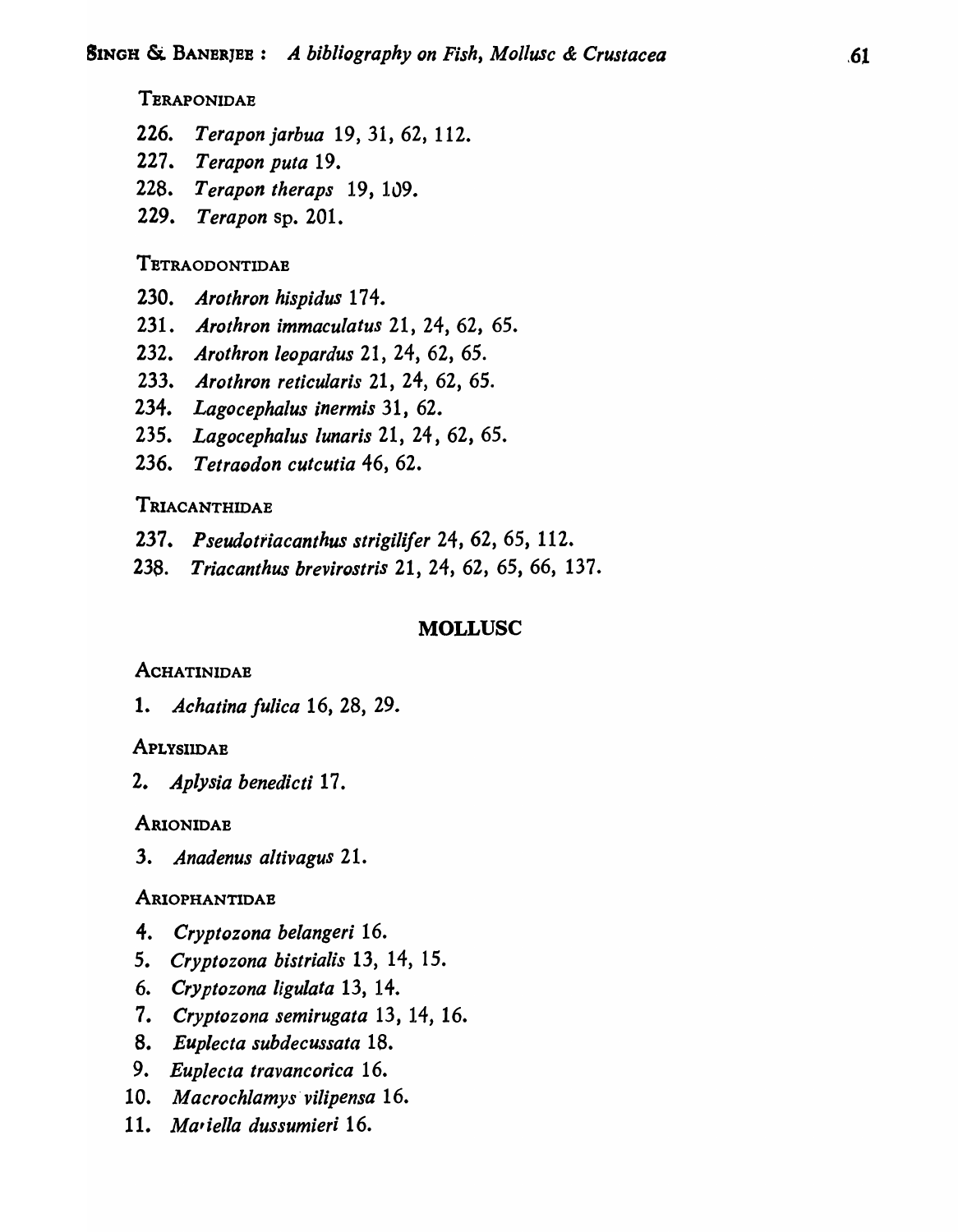ATYIDAE

- *12. Cryptophthalmus olivaceous* 17.
- *13. Haminea crocata* 17.

## DISCODORIDIDAB

14. *Thordisa crosslandi* 17.

## **ELLOBIIDAE**

- *15. Cassidula mustelina* 12, 16.
- *16. Melampus ceilonicus* 12, 16.
- *17. Pythia plicata* 12, 16.

## ENIDAE

*18. Rhachis punctata 16.* 

## **HYDATINIDAE**

*19. Hydatina velum* 17.

## LYMNAEDAE

*20. Lymnaea luteola* 2, 16.

## NERITIDAB

- *21. Clithon oualaniensis 23.*
- 22. Nerita chamaeleon 23.
- *23. Nerita inscuJpta 23.*
- *24. N erita plicata* 23.
- *25. Nerita polita 23.*
- *26. Neritina* (Dostia) *crepidularia 2.3.*
- *27. Neritina layadri 23.*
- *28. Neritina retifera 23.*
- *29. Septaria compressa 23.*
- *30. Septaria tessellata 23.*

## NOTARCHIDAB

*31. Notarchus leachii 17.* 

## **ONCHIDIDAE**

*32. Onchidium verraculatum 15.* 

## PILIDAE

*33. Pila virens* 24, 25, 26.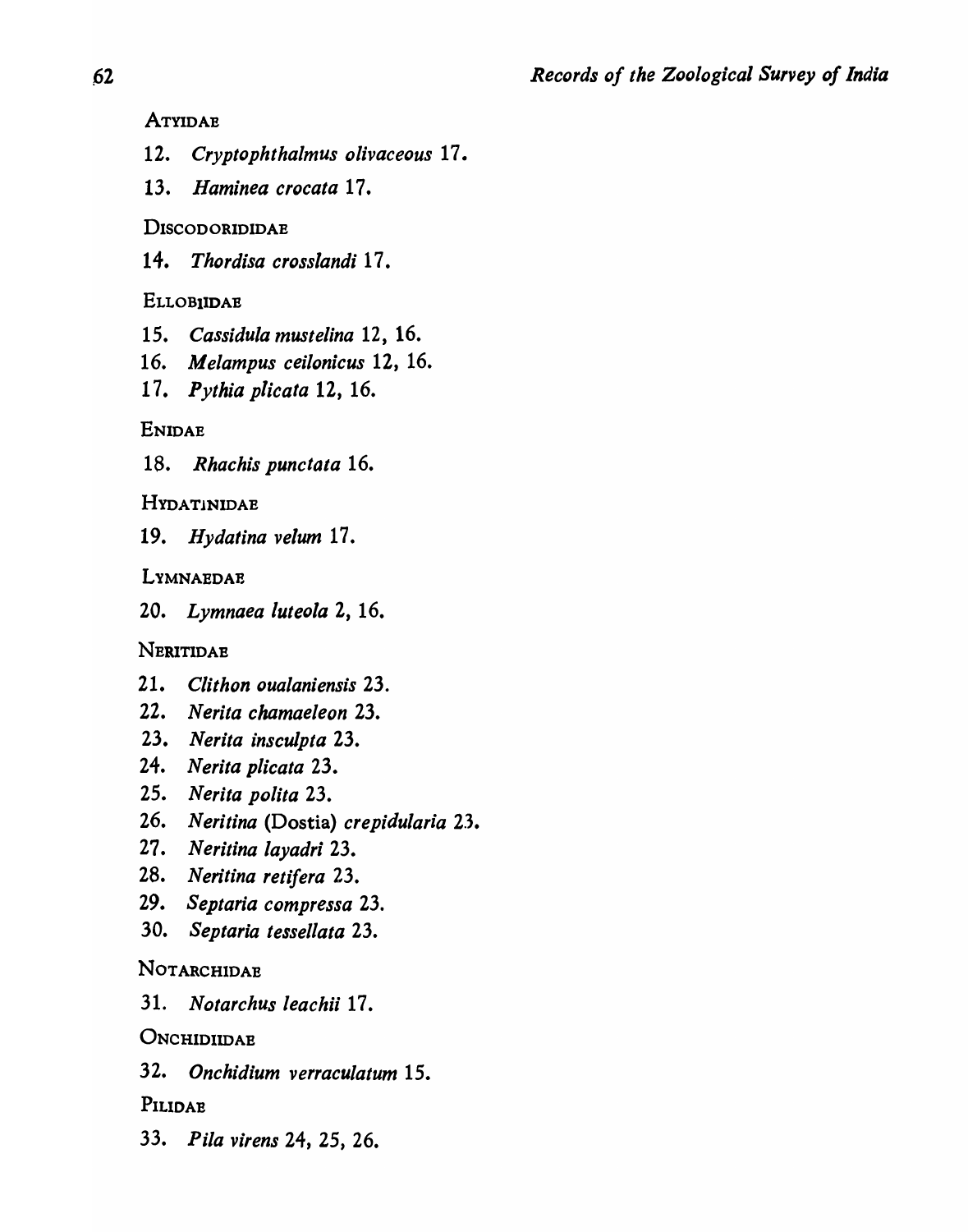PLANORBIIDAE

*34. lndoplanorbis exustus 16.* 

PLEUROBRANCHAEIDAE

*35. Pleurobranchaea* sp. 17.

## THIARIDAB

- *36. Paludomus tanschauricus* 3, 6, 10, 11, 27.
- *37. Thiara crenulate* 3, 6, 11.
- *38. Thiara lineatus* 3, 5, 6, 8, 11.
- *39. Thiara* (Thiara) *scabra* 6, 11.
- *40. Thiara* (Melanoides) *tuberculata* 3, 5, 6, 8, 11.

## VERONICBLLIDAE

*41. Laevicaulis alte 16.* 

## VIVIPARIDAE

- *42. Bellamya bengalensis* 19, 20, 21.
- *43. Bellamya dissimilis* 19, 20.

## **CRUSTACEA**

## CALAPPIDAE

*1. Calappa lophos 11.* 

## **CYCLOPIDAE**

*2. M esocyclops edax 2.* 

LEUCOSSIDAE

*3. P hilyra scabriuscula 11.* 

## **OCYPODIDAE**

- *4. Gelasimus annulipes 11.*
- *S. Ocypoda platytarsis 11.*

## **ONISCIDAE**

- *6. Cubaris robusta 10.*
- *7. P hi/os cia loolnensis* 8.
- *8. P orcellio laevis 8.*
- *9. Porcellio rathkei 8.*